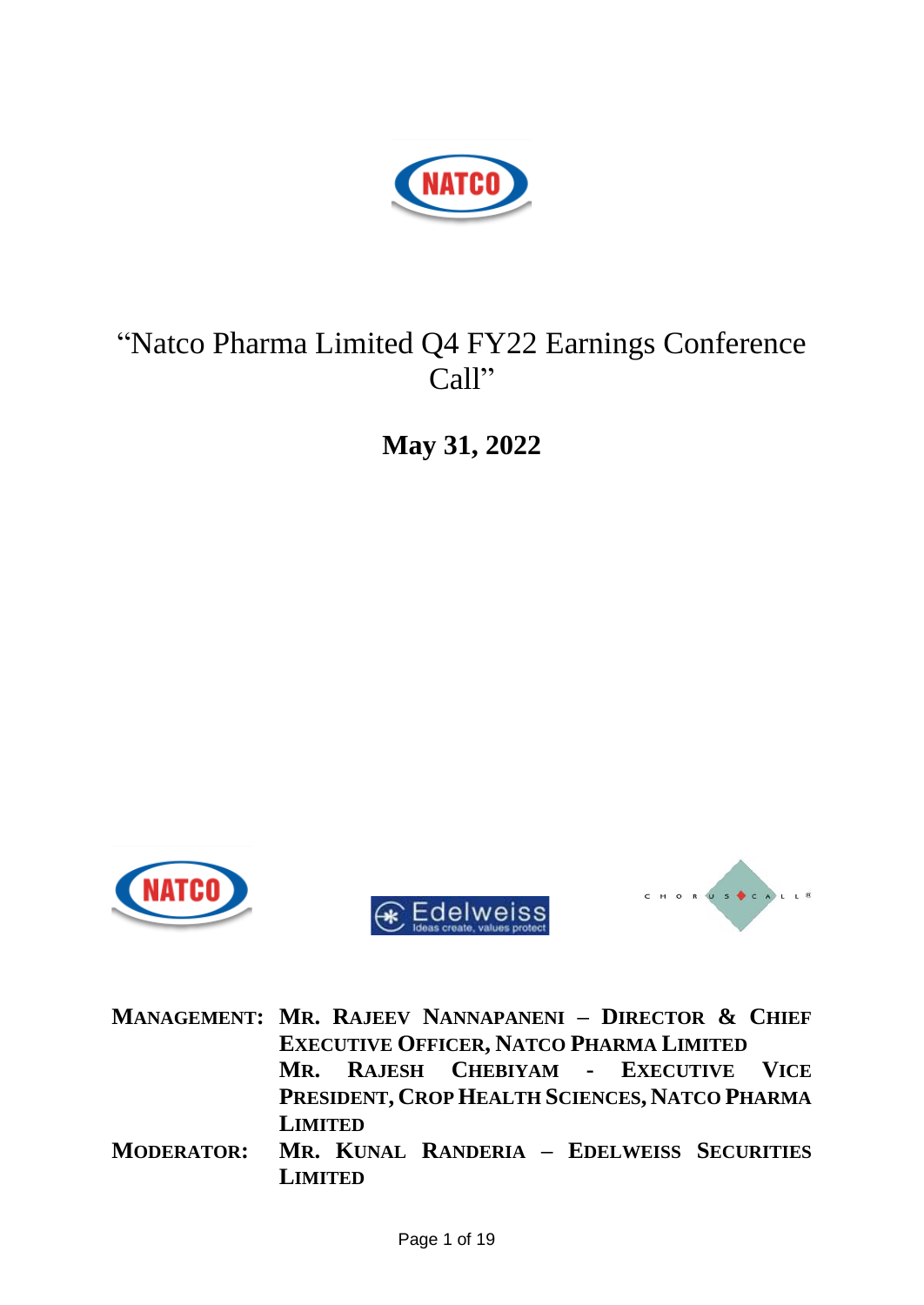

| <b>Moderator:</b> | Ladies and gentlemen, good day and welcome to Natco Pharma Q4 FY22 Conference Call                 |
|-------------------|----------------------------------------------------------------------------------------------------|
|                   | hosted by Edelweiss Securities Limited. As a reminder, all participant lines will be in the listen |
|                   | only mode and there will be an opportunity for you to ask questions after the presentation         |
|                   | concludes. Should you need assistance during the conference call, please signal an operator by     |
|                   | pressing * then 0 on your touchtone phone. I now hand the conference over to Mr. Kunal             |
|                   | Randeria from Edelweiss Securities Limited. Thank you and over to you, sir.                        |
|                   |                                                                                                    |
| Kunal Randeria:   | Thank you Diksha and good morning everyone. On behalf of Edelweiss Securities, I welcome           |

- you all for Natco Pharma's Q4 FY22 Earnings Call. With us, we have Natco Pharma's senior management represented by Mr. Rajeev Nannapaneni - Director and Chief Executive Officer and Mr. Rajesh Chebiyam - Executive Vice President, Crop Health Sciences. Over to you, Rajesh for opening remarks.
- **Rajesh Chebiyam:** Thank you Kunal. Good morning and welcome everyone to Natco's Conference Call in discussing our earnings results for the fourth quarter of FY22 and for the full year which ended March 31st, 2022. During this call, we may be making certain forward-looking statements or statements about future events and anything said on this call which reflects our outlook for the future must be reviewed in conjunction with the risks that the company faces. Like to state the material of the call except for participant questions is the property of NATCO cannot be recorded or rebroadcast without NATCO's expressed written permission. We will begin the call with the results highlights and then followed by an interactive Q&A session. So we hope you all received the financials and the press release that was sent out earlier. These are also available on our website.

Briefly, The Natco has recorded consolidated total revenue of Rs. 2,043.8 crores for the year ended March 31st, 2022, as against Rs. 2,155.7 crores for the last year. The net profit for the period on a consolidated basis was Rs. 170 crores as against Rs. 442 crores last year. The reduction in the profit was primarily due to inventory value write-off and provision of receivables related to COVID products with inventory value write-off of approximately Rs. 232 crores and provisions of Rs. 46 crores towards estimated credit loss. Export business performed well during the quarter driven by Lenalidomide sales and profits.

For the fourth quarter, which ended 31st March 22, company recorded net revenue of Rs. 610.6 crores on a consolidated basis as against Rs. 359.7 crores during Q4 of last year. There was a loss for the fourth quarter period on a consolidated basis of Rs. 50.5 crores again primarily due to the inventory value write-off and provision of estimated credit losses as against in the prior year of Rs. 53 crores for the same quarter. Company is confident of strong business growth during the upcoming year led by export business of Lenalidomide and growth in other business segments. The revenue split has already been shared, so now we will open up for Q&A session and take the questions. Thank you.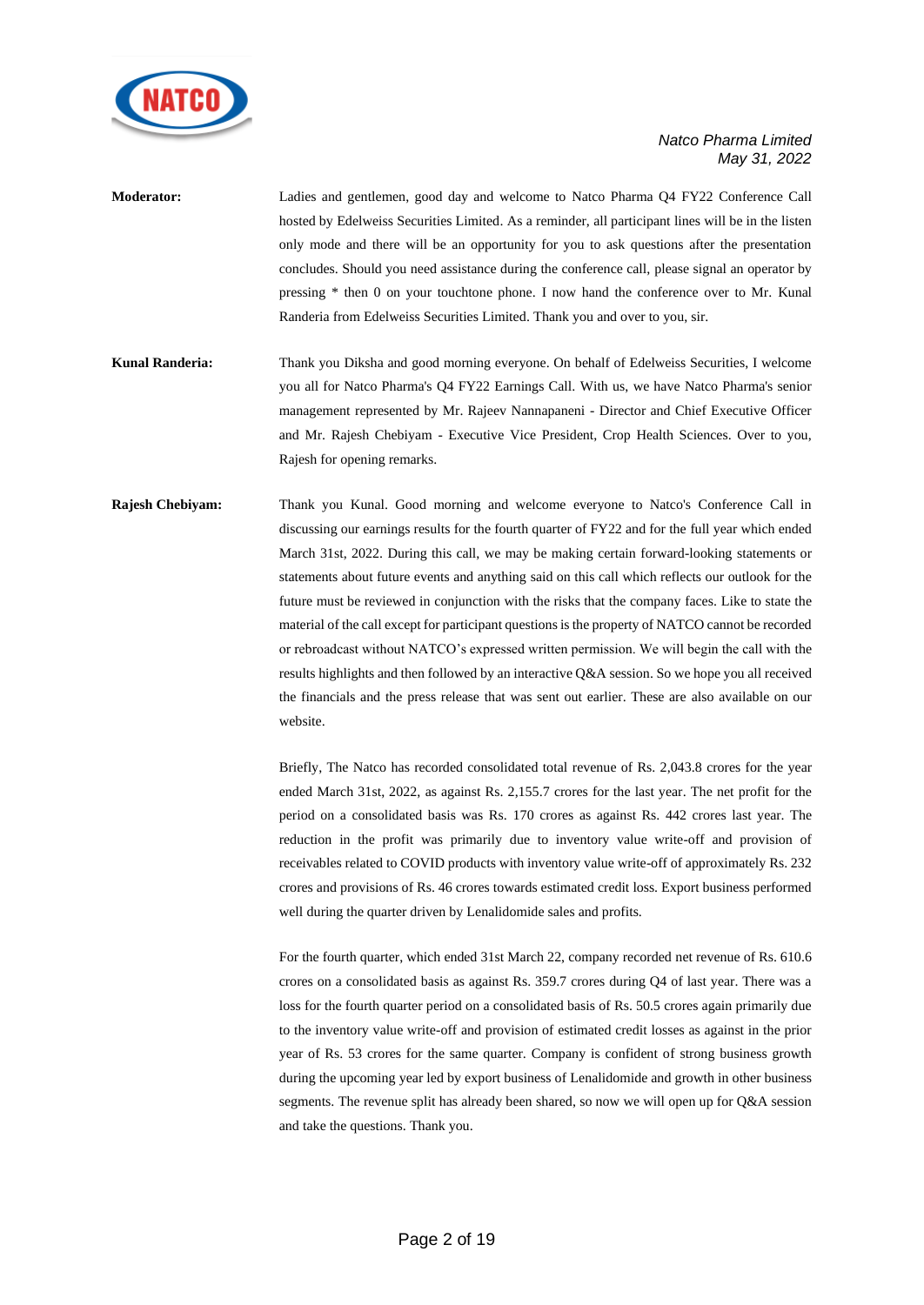

| <b>Moderator:</b>   | Thank you very much. We will now begin the question-and-answer session. We take the first<br>question from the line of Amey Chalke from Haitong Securities. Please go ahead.                                                                                                                                                                                                                                                                                                                                                                                                                                                                                            |
|---------------------|-------------------------------------------------------------------------------------------------------------------------------------------------------------------------------------------------------------------------------------------------------------------------------------------------------------------------------------------------------------------------------------------------------------------------------------------------------------------------------------------------------------------------------------------------------------------------------------------------------------------------------------------------------------------------|
| <b>Amey Chalke:</b> | I had two questions, first is on Revlimid, would it be possible for you to share how much months<br>of sales have been recognized for Revlimid in Q2 and also after launching this product, what is<br>your sense now on the price erosion side compared to the open market where there is no market<br>share gap, if we compare with that the price erosion is on the higher side or it is on the lower<br>side if then coming from that and also the last on the Revlimid, when we expect to launch the<br>remaining two spends of Revlimid where we don't have exclusivity?                                                                                          |
| Rajeev Nannapaneni: | I think in terms of Revlimid pricing, I had a conversation with Teva on this, I think Teve doesn't<br>want to reveal the pricing strategy, so I will not give any comment on the pricing and the second<br>$\mathcal{A} = \mathcal{A} = \mathcal{A} = \mathcal{A} = \mathcal{A} = \mathcal{A} = \mathcal{A} = \mathcal{A} = \mathcal{A} = \mathcal{A} = \mathcal{A} = \mathcal{A} = \mathcal{A} = \mathcal{A} = \mathcal{A} = \mathcal{A} = \mathcal{A} = \mathcal{A} = \mathcal{A} = \mathcal{A} = \mathcal{A} = \mathcal{A} = \mathcal{A} = \mathcal{A} = \mathcal{A} = \mathcal{A} = \mathcal{A} = \mathcal{A} = \mathcal{A} = \mathcal{A} = \mathcal{A} = \mathcal$ |

question is on the amount of stock that we have sold, I think majority of the stock have not been sold, the exact percentage I am not able to recollect top of mind, but I think most of the stock will be sold in the next financial year. We have just started, it is only one month of launch, so I think I would say about 70% of the stock will be sold in the financial year 23, I think that is our estimation.

Amey Chalka: And when do you expect to launch the remaining two strength?

**Rajeev Nannapaneni:** The two strength will be I think my understanding is again, I stand to be corrected, I think my understanding is that Reddy's has First-to-File what is there in the public domain, so I think after Reddy's launch whenever they have.

- Amey Chalka: And last question on the India business, of the remaining four business which we have, which has been substantially alluded over last 1 or 2 years, what has been the key issue you have oncology treatments where we used to have product portfolio, is treatment shifted from those products line to the newer products lines or have you lost market share in these products?
- **Rajeev Nannapaneni:** I think as you know, our focus, oncology obviously represents a significant part of our revenue and I think growth in oncology has not been coming because of our high base and price erosion that we have seen in our portfolio and again we are not spread out in multiple segments, I think we have spread out little bit in gastro and little bit in cardio. Those segments have done well which specialists, so we have done reasonably well with specialists and this quarter you have seen a higher decline partly because we have taken a fair reversible on some of the COVID products and the best that we made on COVID has not worked and I think if you look at the money that we have made over the last few years and look at the write-off, more or less I think on a net basis, it has not really made any money, I think it has been a disaster, but it is what it is, I think business bet that we have made and that has not work. The domestic itself my sense is I think if you remove out the reversals and all that stuff, I think it is about Rs. 400 crores business give or take, I think that is how the base business is at. It is stable, I will not say it is growing or degrowing, I think these are all one-time entry that we had to make. What do I see for the future,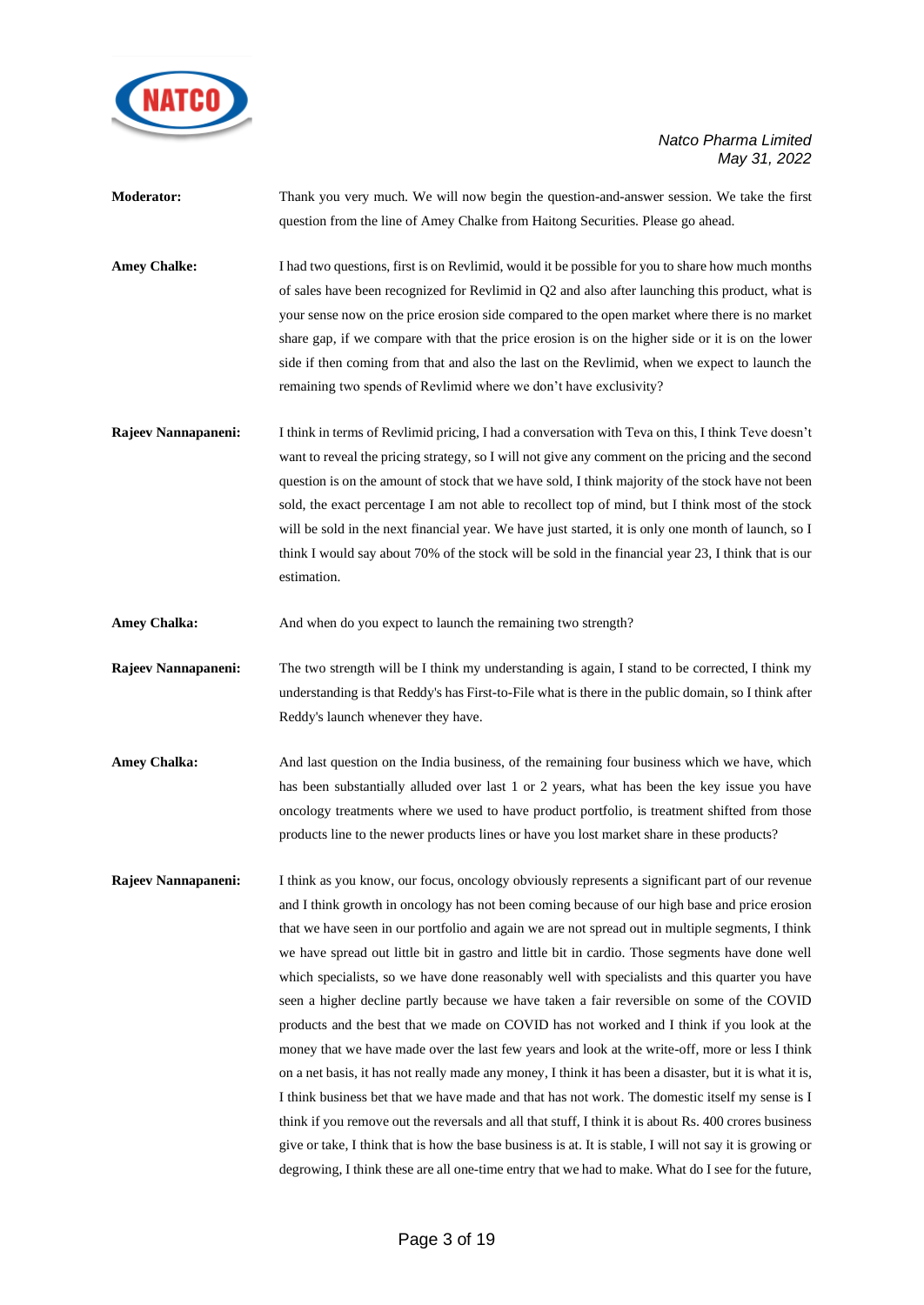

I think our base business will grow and at this time I think our target is about 10 to 12% is what we want to grow in the next year. I think that is our expectation. The limitation that we have in domestic is obviously we don't have coverage outside the core specialty areas. So recently we started a division to cover the general physician and all, but that will take sometimes the uptake to happen or to I think as I said we had to look at an acquisition. So looking at that is well, but I think we have to find something. At this time, we don't have anything.

**Moderator:** Thank you. We take the next question from the line of Ahmed M. from Unifi Capital. Please go ahead.

Ahmed M.: My question was regarding the inventory write-off, also we would try to assume that whatever write-off we needed to take has been done in Q4 and there won't be anything remaining for next financial year?

**Rajeev Nannapaneni:** Ahmed, whatever write-off that is there, we have taken, I think we have taken for slow moving inventory and COVID primarily as the COVID being majority of it, but I think more or less we made an assessment of stock and we have done it. The only inventory, I will not use the word risk, but I think I have to use the word risk is on the agro inventory, so we have an agro inventory and supplier commitments of about Rs. 85 crores in that region, so as you know we have been sued on the process patent, I think that was completely unexpected, but we have to deal with it, so we believe that we are not infringing and so it is again the next date of hearings in July and the patent expires in August, the compound, so it is when we are looking to launch products. So if everything goes well with the court case and we get clarity on it, I think we can liquidate our stock, but also because the cross patent litigation, it actually interestingly presents a very interesting opportunity because I and too many people who are aggressively pursuing it and we win this case and get clarity on it, I think we will have an exclusive or the semi exclusive situation which actually will board well for our shareholders, but again we need to have clarity on where we are and I think that is a risk that you are running on the inventory over and above what is already stated to answer your question.

**Ahmed M.:** It is question on the OPEX, so should there is some erosion which is visible, so are we building onto the market share or what is your, any qualitative comments on OPEX, how does it look?

**Rajeev Nannapaneni:** Our capacity of market share is doing well; I don't remember what the number is. I think we are doing 40-50% is what I recollect, but I am able to recollect top of my head, I don't recollect, we have been stable and we are doing well, but overall as you know there has been, some of the market has moved to the orals, Dimethyl Fumarate and other orals that are there, so I think is a general reduction in the market, but overall, on the generic I think we are doing extremely well in the product.

Ahmed M: Sir, last question in the Revlimid, so there are two components, one in the inventory we transfer from our balance sheet to Teva's balance sheet and secondly to the profit share that will be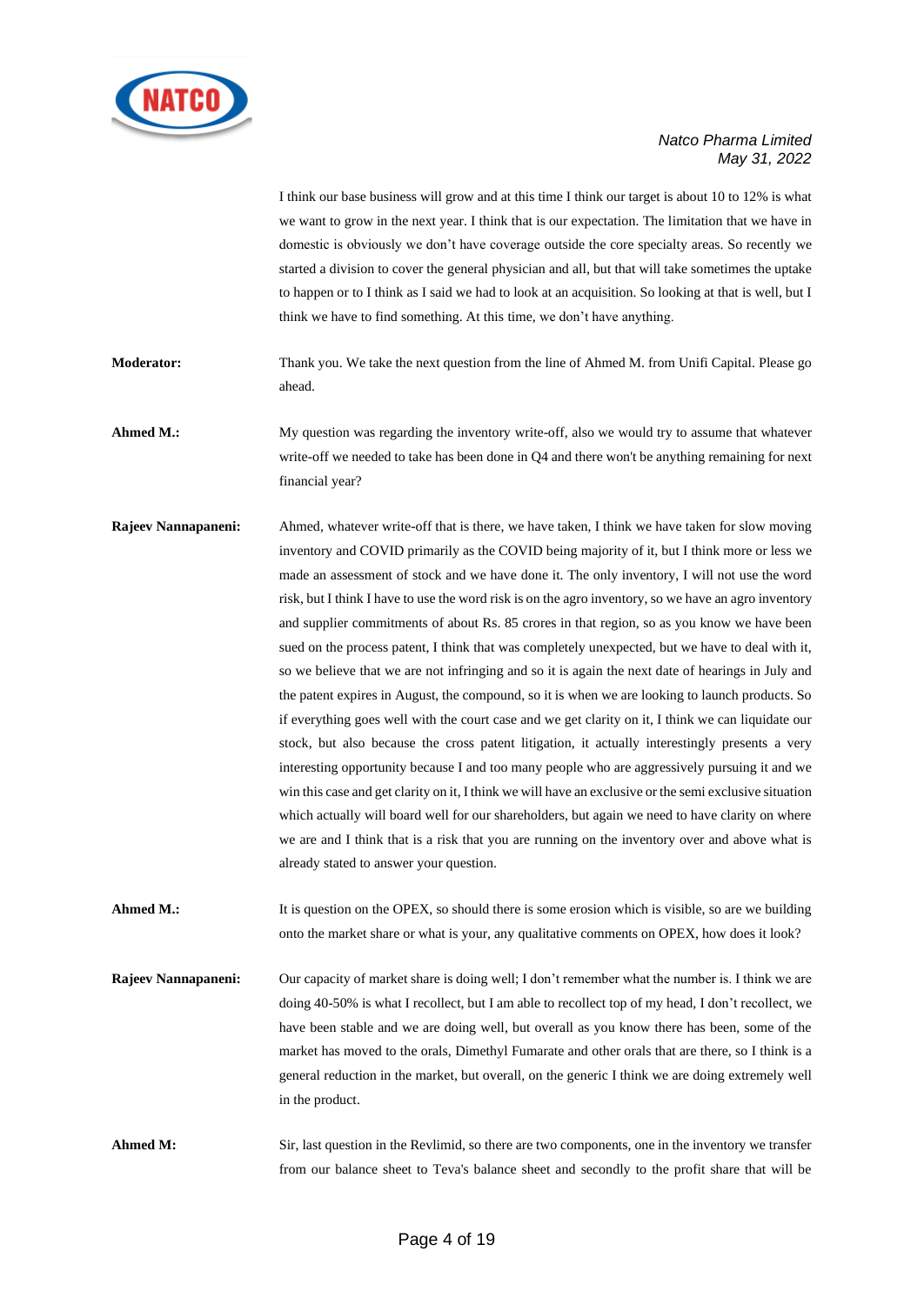

approved to us, sir in the current quarter if the entire inventory which we are supposed to sell to Teva at cost or whatever pricing, is it accrued on our P&L?

- **Rajeev Nannapaneni:** Yes, so basically we have already given them the stock in the December quarter, so that is already done, so what we have accrued in this quarter is only the profit share.
- Ahmed M: So is it possible to share the amount?

**Rajeev Nannapaneni:** Teva doesn't want us to share, I think the Teva is very particular that they won't us to discuss anything about the pricing strategy and the profit share amount.

**Moderator:** Thank you. We take the next question from the line of Viraj Kacharia from Securities Investment Management. Please go ahead.

- **Viraj Kacharia:** Just 2-3 questions, you said normalized sales in domestic business is around Rs. 400 crores, but the normalized sales in the rest of the business, how much would that be and related question is, we used to want a kind of quite healthy operating margin in the domestic business, say upwards of 20% to 25% how is that mode given the kind of price erosion competition which was seen in the domestic business in the last 1-2 years? So that is one, second is on the CTPR, the innovator has tied up with the Indian company for the contract manufacturing and (Inaudible) 12.59 and they are looking at this more of a \$4 to \$5 billion opportunity, so for us if there is kind of a profitable income how are we looking play this? Any update in our play you can give and third is, for the Revlimid part, if you can get earlier?
- **Rajeev Nannapaneni:** I will try to answer you, don't ask me so many, I am losing track, so let me answer two questions at a time, so let me start with your CTPR question, what other people are doing and contract manufacturing and all, I think they are probably part of the global supply chain for the innovator and that is why they are getting upside. That is not my business. Our business is to challenge patents and to give affordable products. I think that is what we are looking at. The opportunity as we declared earlier is there, I think it is a very interesting opportunity because of the litigation and the patent line that is there, if you are able to clear the way I think it is a very interesting opportunity. I am very excited about the opportunity subject to how the court case goes; I think we can give clarity on how we are going to do with that part. That is answer to your first question. What was the very early question that you asked, if I could base business, or Revlimid, you asked about the base business, right, what did you ask?
- **Viraj Kacharia:** Sir, on the base business, ex of domestic, what is the normalized run rate and in terms of the margin structure in the domestic business how would that….
- **Rajeev Nannapaneni:** My margins are always good. I mean if you look at our rep yield, we have almost 8 to 10 lakh yield per man, I think we look at, we have one of the best in the industry. This is after hiring, actually our yield is even much higher is at almost 15 to 17 lakhs because we have hired to me-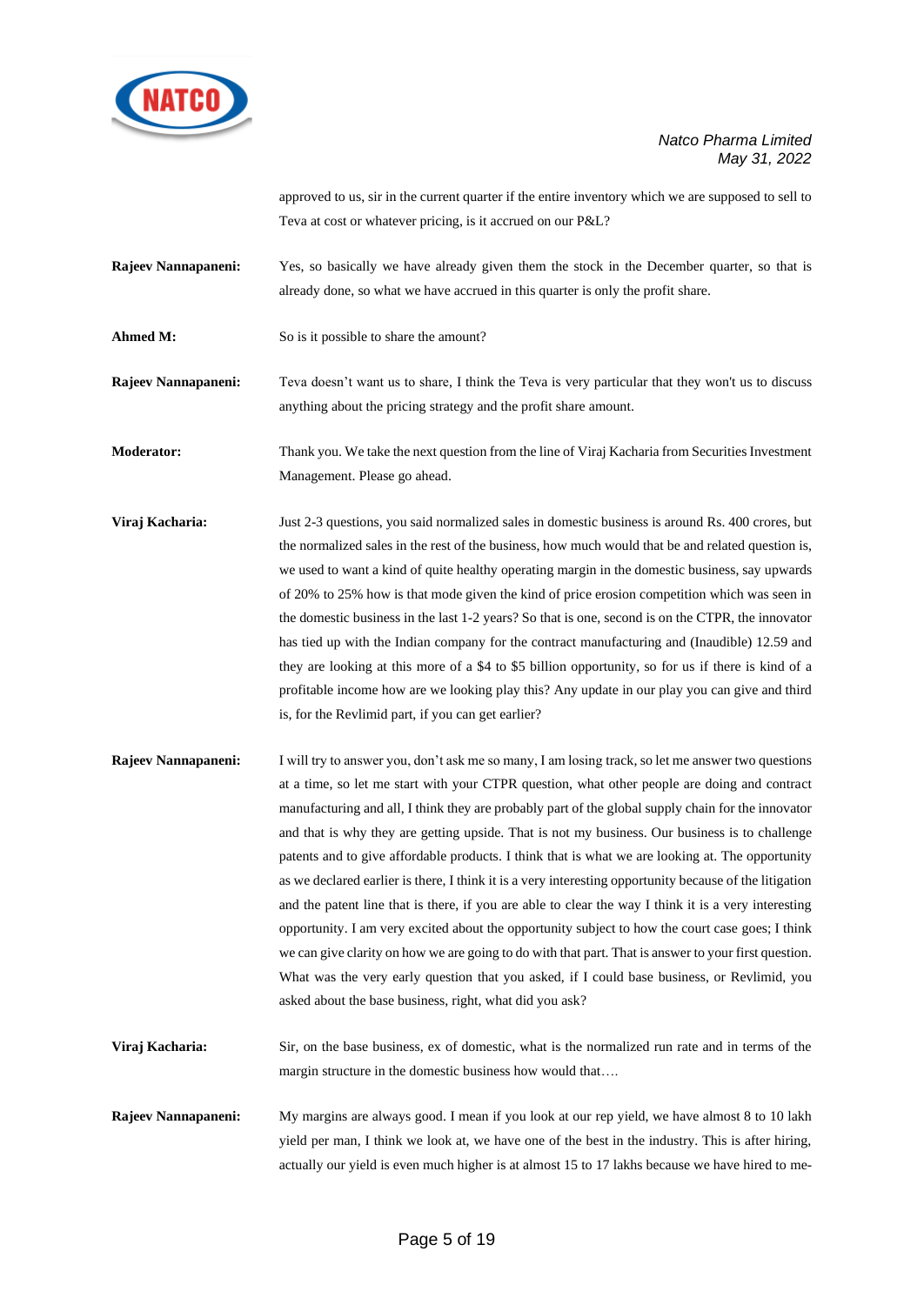

too division where we started covering that is the reason why the yield per man is reduced, so in terms of margins and all, I think it is very stable good business. The challenge with our Natco business has been that it has not grown and mean it is stuck and I think we are COVID which increased the domestic where we have touched nearly 500 this year, but if we remove the COVID products, I think it is around 400 or in that region. So that is the answer on the base business of domestic. Anything else you want to ask me?

**Viraj Kacharia:** Yes, the base business ex of domestic, what is the normalized run rate?

**Rajeev Nannapaneni:** I think I don't want to give away too much on Revlimid, I think I am trying to avoid that question, but I think we would look at the business this way. Our general PAT if there was no Revlimid, for example would have been about Rs. 50 to Rs. 60 crores and whatever we are getting addition on Revlimid is what we are getting and we have to remove, may be if you are doing some extra R&D then we can remove that out of the EBITDA, but that is how you should think of it. I think as core business that is about less than Rs. 300 crores I would say and then everything we get on that top is from there and remove if you lose some extra R&D or do some extra R&D spend because of the cash flow, that is how you want to think of that.

**Viraj Kacharia:** Last if I can squeeze in, if I can want Revlimid, if you can reiterate what is the profit share, is it like 50% or one third?

**Rajeev Nannapaneni:** It is one third, as I think is 30% if I remember, yes 30% is what it is.

- **Moderator:** Thank you. We take the next question from the line of Kunal Dhamesha from Macquarie Capital. Please go ahead.
- **Kunal Dhamesha:** Just on the Revlimid, why would it be the case that the inventory would not be moving very fast because it is REMS program is of innovator and he has been able to control the generic movement, is that the way to understand?

**Rajeev Nannapaneni:** Is you question why didn't sell more than what is sold, is that is the question if I am assuming?

**Kunal Dhamesha:** Yes, we didn't sell, the entire?

**Rajeev Nannapaneni:** We didn't sell, I think we are going to sell good portion in the Q1 of this year and there will be some portion in Q2 and Q3. It is just that it is launched and we have to set up the REMS because there are new products and we take a little bit of time and we only had one month of launch, so it just takes, they sold to some, but I think majority of it will be sold through in the next financial year. I am not concerned about it. I think we are very comfortable that we are able to liquidate the stock.

**Kunal Dhamesha:** And in that case, let us say, if the second round of generic entry happen, will we have to take the shelf-stock adjustment in that case?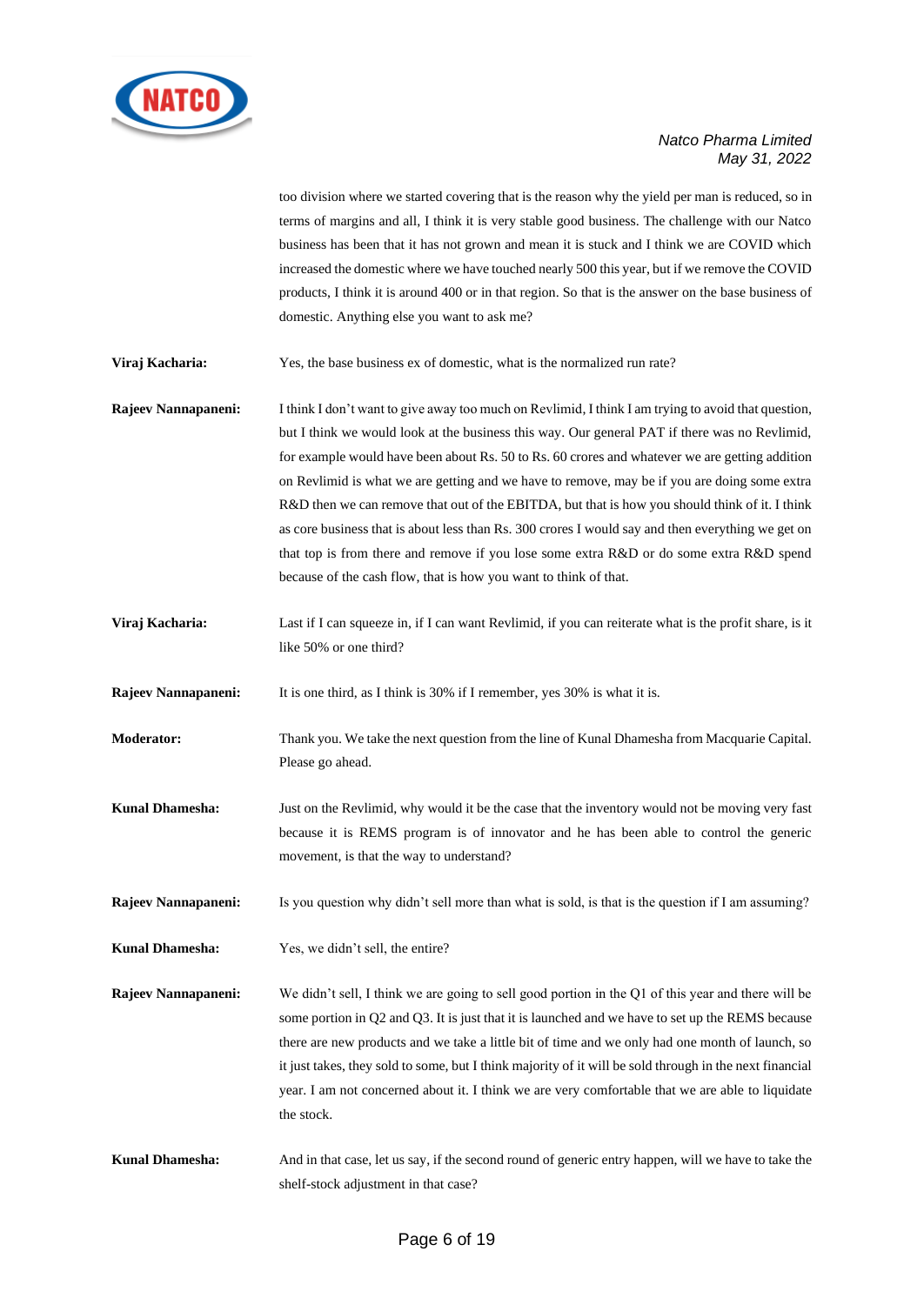

|                        | not worried about that, I don't see a challenge on that and in fact when the second order generics<br>come in, we will also get a higher share than what we have, so we will have a higher quantity,<br>so we will also do well and I think it is a staggered entry for everyone, so I think this will hold<br>on for some time. So I am very confident that this will be recurring and it will be stable revenue<br>that we will get in the next few years.                                                                                                                                                                                                      |
|------------------------|-------------------------------------------------------------------------------------------------------------------------------------------------------------------------------------------------------------------------------------------------------------------------------------------------------------------------------------------------------------------------------------------------------------------------------------------------------------------------------------------------------------------------------------------------------------------------------------------------------------------------------------------------------------------|
| <b>Kunal Dhamesha:</b> | And the rents part you said, Teva is setting up it on its own or we are using the innovator's REMS<br>program?                                                                                                                                                                                                                                                                                                                                                                                                                                                                                                                                                    |
| Rajeev Nannapaneni:    | I think we are using innovator's REMS but it is just setting up reimbursement and all, there is<br>some logistical issues at the launch time, but I think we have done well. I am not worried about<br>our selling stock. I think we are very comfortable we will be able to stock.                                                                                                                                                                                                                                                                                                                                                                               |
| Moderator:             | Thank you. We take the next question from the line of Nitin Agarwal from DAM Capital. Please<br>go ahead.                                                                                                                                                                                                                                                                                                                                                                                                                                                                                                                                                         |
| <b>Nitin Agarwal:</b>  | Rajeev, two things, one is on Revlimid, you obviously get an annual allocation of your volumes,<br>so is it fair to assume that for us the recognition is going to be evenly spaced out through the<br>quarters for the year or there is some lumpiness in the way we recognize revenues through the<br>year?                                                                                                                                                                                                                                                                                                                                                     |
| Rajeev Nannapaneni:    | I think I can't speak about future quarters I can only speak about what I feel will happen in few<br>weeks, so I think we have recollected some portion, I think we will recognize a good portion in<br>Q1 of 23 and then we will taper off a little bit in Q2 and Q3 and again Q4 I think we will get the<br>new allocation, so I think the earnings will bump up in Q4, so that is what my estimation and<br>again, we will see how it plays out and all and I think we will discuss with Teva and try to<br>understand what will happen, but if you want to make an expectation, I think that is what I feel<br>will happen, but we will see how it plays out. |
| <b>Nitin Agarwal:</b>  | And the new allocation happens in Feb of every year?                                                                                                                                                                                                                                                                                                                                                                                                                                                                                                                                                                                                              |
| Rajeev Nannapaneni:    | It is the annual increase, every annual is my understanding, I think that is what our understanding<br>is.                                                                                                                                                                                                                                                                                                                                                                                                                                                                                                                                                        |
| <b>Nitin Agarwal:</b>  | And secondly, outside of Revlimid, what are your own focus areas for the business for the next<br>2 years?                                                                                                                                                                                                                                                                                                                                                                                                                                                                                                                                                        |
| Rajeev Nannapaneni:    | I think I will look at the positive, I think all the subs are doing very well, I think Brazil is turned<br>profitable, Canada is doing extremely well, we got very good market share in Canada on<br>Revlimid. I think I would say the IMS numbers are not out, but I think what my sales people are<br>saying, I think we got on the 40-50% market share in Canada, so we have done extremely well                                                                                                                                                                                                                                                               |

**Rajeev Nannapaneni:** Not that I am aware of, I think will sell through the stock for the other generics for coming. I am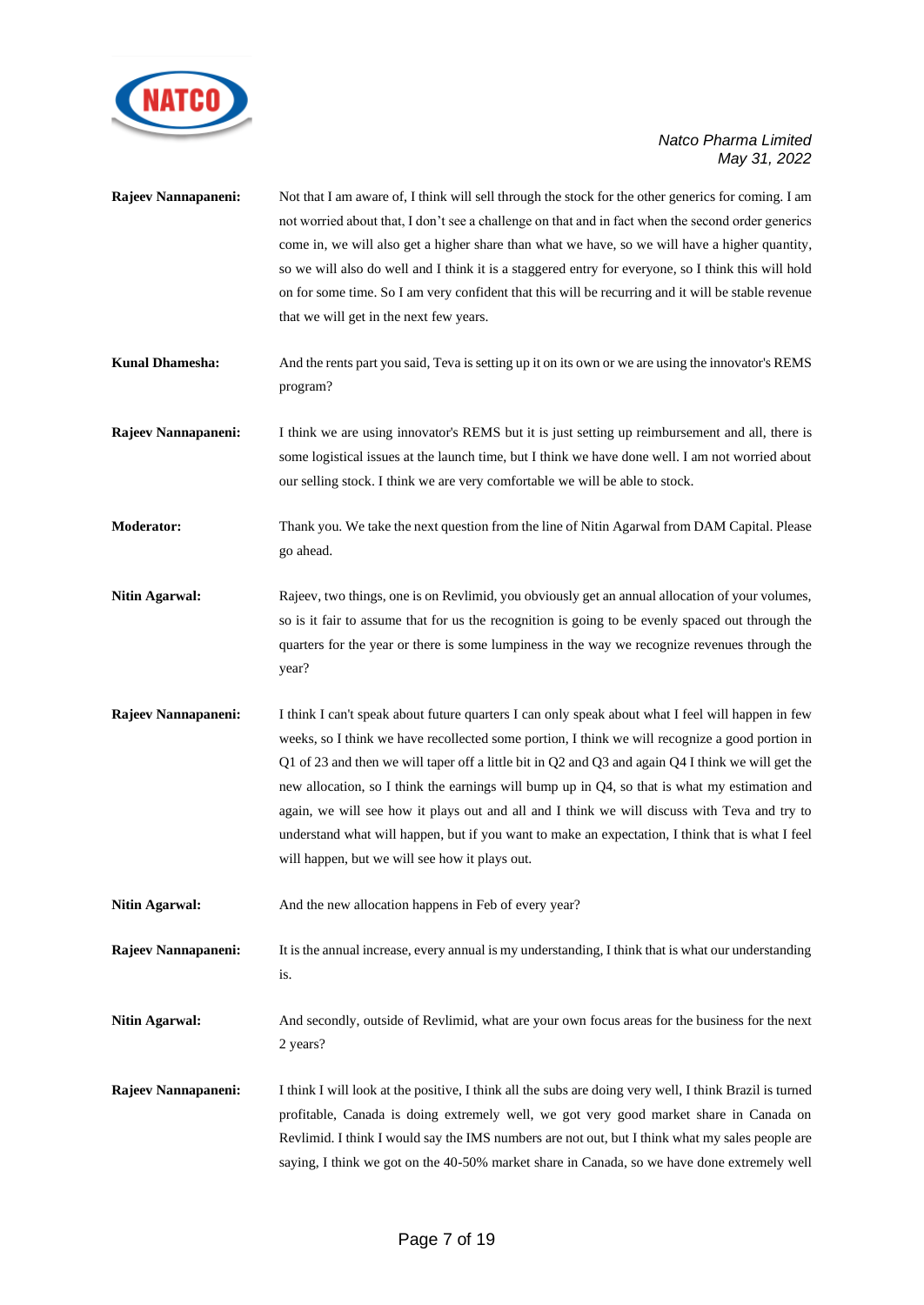

in Canada, so all that is reflecting in the numbers and the domestic is stable and I think in terms of for us to do well in our sales business, I think there are 2-3 things need to happen, I think one is our domestic has to improve and I think we have to look at doing couple of strategic initiatives, two our agro clarity has to come which hopefully we will get the clarity in the next 2 months because August is the impending launch subject to the court clearance, so I think that is probably two immediate term things to look forward to, but overall I think our objective is to build up broad-based multi-country generic business. I think we are present right now on Brazil, Canada and India and US and US also we have a front end now, so these four markets will be core rivals of our earnings and I think the smaller countries we are present in Philippines and Singapore. So overall I think we are very excited and we have some very good filings this year I think just articulate what filings we have had. We have 3 FTFs this year. One of them is Semaglutide and other one is Acalabrutinib, both have multiple pilots, so that is on those two products and we have another filing, I think for Idealisib so there it looks like there we are only FTF, so I think we are looking good and I think our idea is that we are able to build a pipeline which can sustain over the next 7 to 10 years.

- **Moderator:** Thank you. We take the next question from the line of Rahul Veera from Abakkus. Please go ahead.
- **Rahul Veera:** Just wanted to know what is this Rs. 46 crores of ECL losses that we have moved this year?
- **Rajeev Nannapaneni:** I think out of 46, I think we have general business credit loss, provision we have made and we had one particular receivable to one of the state governments that we did COVID supplies which have not come and is almost one year it was approaching, I think and then we made decision and we should make provision against that. We are hoping that we will be able to recover the money, but as prudent accounting, I think we have made a provision.
- **Moderator:** Thank you. We take the next question from the line of Ankush Agrawal from Surge Capital. Please go ahead.
- **Ankush Agrawal:** Firstly, based on some of the comments that you mentioned on the Revlimid, so just wanted some clarification, so what you said that we transfer our quantity to Teva in December quarter and whatever what Teva has bought in Q4 is just the profit share and that would continue in Q1, Q2 and Q3 and then again in Q4 we will get another higher allocation based on whatever is there and then cycle would repeat over the year, is that the right understanding?
- **Rajeev Nannapaneni:** That is correct, yes, absolutely.
- **Ankush Agrawal:** And for the Q1, you mentioned the comment that about 70-80% are still less to be sold and March we have sold is around 20-30%?
- **Rajeev Nannapaneni:** About that I think that is fine, yes.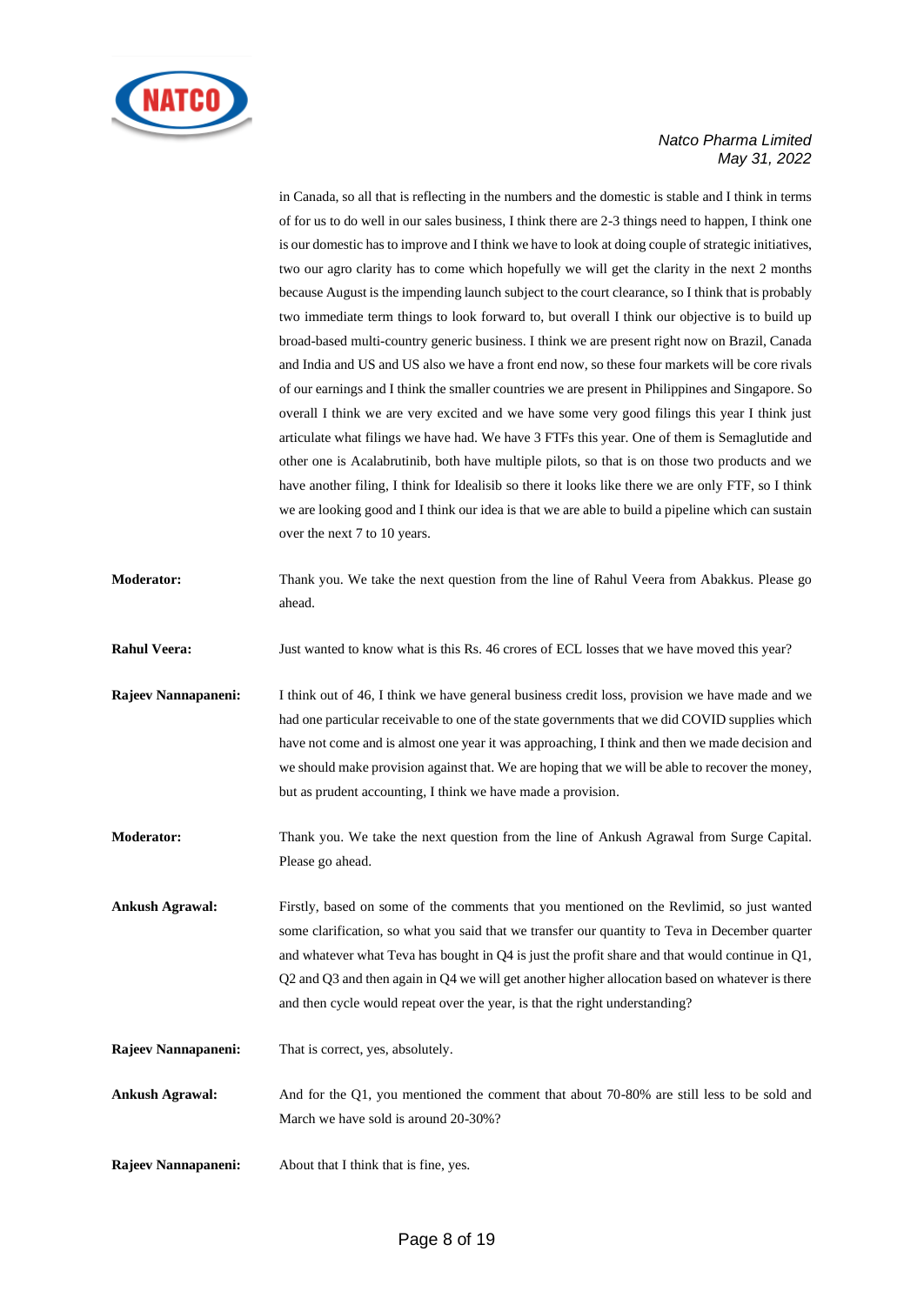

**Ankush Agrawal:** So what has led to the primary just the profit share, got it, now based on this we will probably get a lot of cash flows on this Revlimid approximately over the years, so would it be a fair understanding that the last quarter this cash flows will be used to build the base business or we would try to capture some another bigger opportunities that you might have in mind?

**Rajeev Nannapaneni:** In near term, I think the way we are looking at this is we are gaining good amount of money and I think that way cash flows are semi-comfortable I think I am very happy where things are going. Right now, I think we are doing the low-hanging fruit, which is spending on R&D, so I think our expenses have increased slightly because with the buffer with the cashflow we are investing in more interesting R&D ideas, more bold ideas. See, you know this is going to be there for the next few years and I think we are something like, see there are the smaller ones which are like 5 million, 10 million, type of opportunities and then you have the 100 million, 200 million type of opportunities. The idea here is that you build about I think few minutes ago I spoke about three first-to-files obviously are smaller opportunities, but we need to build one big one and I think going forward in the next 10 years, I think at least our visibility for 5 to 6 years where we have big jackpots we need to fill, at least I want pull off another 2-3 Revlimid if all goes well, so I think that is where we want to spend our money on in the near term and I think I will take from there. Regarding the acquisition, we are looking at it, but my sense is that, again I suggest myself to again look at what yields are available, we are looking at both domestic and export and I think we are very clear that we want to do one larger acquisition which will strengthen the base business. I think that is probably we are looking at and place into the strategic interest of the company. What that acquisition is, when we will do it, I don't know, I think we don't have clarity, but I think we have the money, so I think we will obviously do it and I think we have to find the right asset. We have time I think hopefully in few months….

**Ankush Agrawal:** So basically, what we are saying is, the base business would be build primarily on the inorganic activation and not organically?

**Rajeev Nannapaneni:** Organic we are doing what we can do in the organic.

**Ankush Agrawal:** But on the smaller price whatever we are doing like in terms of **(Inaudible) 26.30** but the larger, for example, we have acquired US frontend as well sometime back…

**Rajeev Nannapaneni:** These are all most obvious contract; we do all work in the US and it makes sense to buy the frontend then we can plug in and launch our own products. The thing you need to understand overall generic business and I think if you look at most generic businesses are not growing. It is extremely competitive and the only way you can do something disruptive as you need to buy, otherwise you are not going to get growth and this is the elephant in a room, so my sense that we will find that. So to answer your question specifically on what you want to do with the cash, I will say two things, one is spend on R&D, two is look for an acquisition.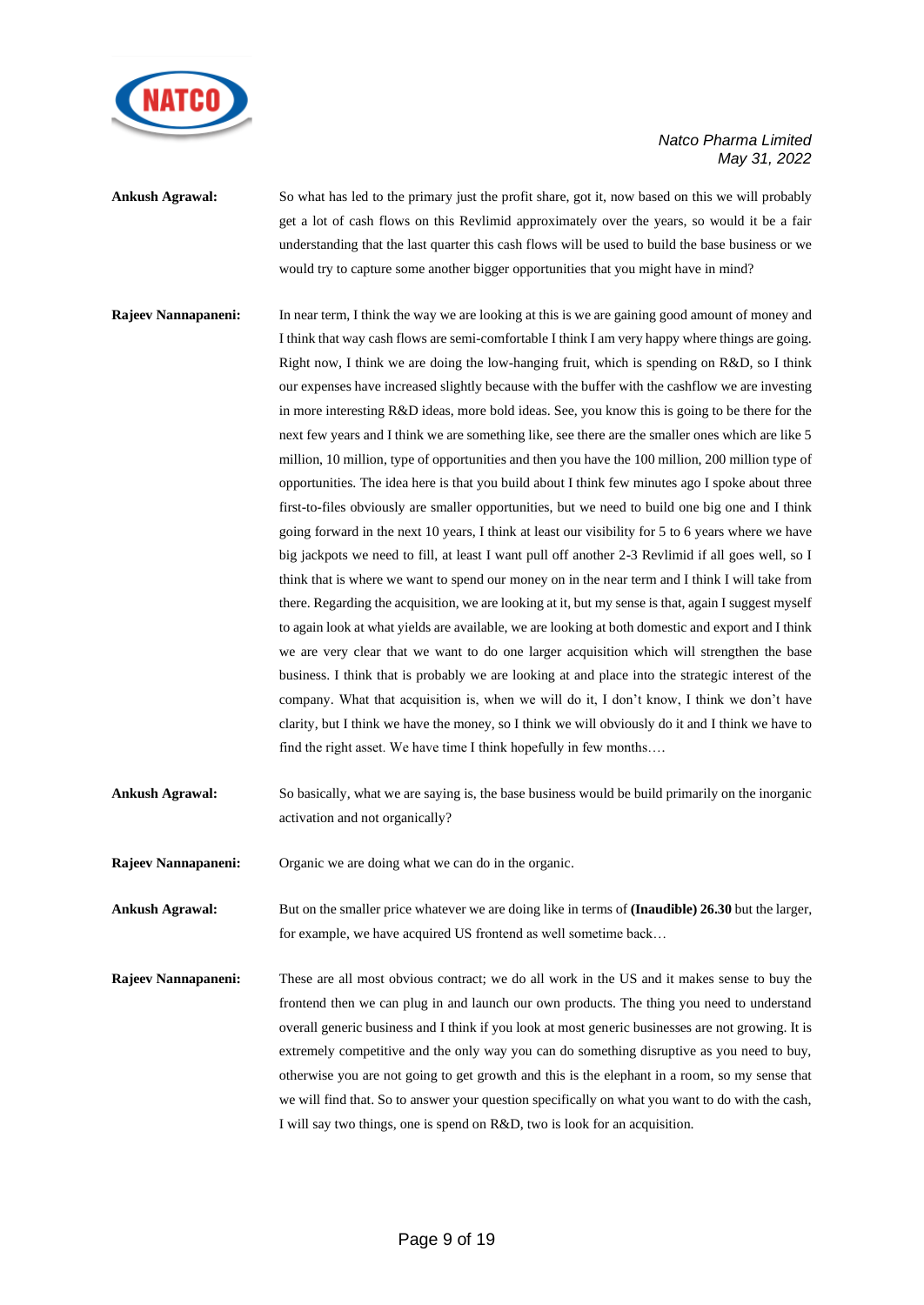

| Moderator:          | Thank you. We take the next question from the line of Sandeep from East Lane Capital. Please<br>go ahead.                                                                                                                                                                                                                                                                                                                                                                                                                                                                                                                                                                                                 |
|---------------------|-----------------------------------------------------------------------------------------------------------------------------------------------------------------------------------------------------------------------------------------------------------------------------------------------------------------------------------------------------------------------------------------------------------------------------------------------------------------------------------------------------------------------------------------------------------------------------------------------------------------------------------------------------------------------------------------------------------|
| Sandeep:            | Rajeev, couple of questions, first is, if you could just talk broadly on the Revlimid market<br>formation, there are 10 players, but each one has a staggered entry, so this opportunity should<br>be with you till FY25-26, would that be a correct understanding and related to that is the range<br>of outcomes because of the price discounting can be various outcomes, can the range of outcome<br>of cash flow for you over these 3-3.5 years be very wide depending on the discounts, just broadly<br>if you can just put the framework for us?                                                                                                                                                   |
| Rajeev Nannapaneni: | I think that is my understanding Sandeep. I think everybody is coming in a staggered way and I<br>think there should be a meaningful amount of money that we are going to make over the next 3-<br>4 years depending on how people enter that is my understanding that is absolutely correct and<br>the erosion and all it is hard to speculate, I think it will be very premature to talk about how<br>market will form over the new few years, I think we should have to see, but my sense is that I<br>think we should do well in the next few years. That is all I can say at this time.                                                                                                              |
| Sandeep:            | The reason I asked is that if there is limited entry for everybody, what is the incentive to discount<br>massively and kill the whole market?                                                                                                                                                                                                                                                                                                                                                                                                                                                                                                                                                             |
| Rajeev Nannapaneni: | I think we will have meaningful money, that is the best way I can answer that question.                                                                                                                                                                                                                                                                                                                                                                                                                                                                                                                                                                                                                   |
| Sandeep:            | The second question is on Copaxone, what is this latest process that issue which has risen on<br>Mylan and yourself, how damaging could it be or what is exactly going on?                                                                                                                                                                                                                                                                                                                                                                                                                                                                                                                                |
| Rajeev Nannapaneni: | I think it is very premature to say anything at this time we believe it is a frivolous law suit and I<br>think, anyway, it is the legal matter, so we will be unfair me to say anything or try to say I think<br>we believe it is the frivolous case and I think as you know we have been in the market for more<br>than 5-6 years and I think the patents are getting sued I think of 2009 or 2010, but as you are<br>aware we have been making Glatiramer much before that and unlike (Inaudible) 29.29 Mylan<br>was also much before that and we already saw it is all in public domain that is what I am saying<br>I believe it frivolous buy I think we have to deal with what we have to deal with. |
| Sandeep:            | And lastly if you could just comment on Afinitor, how big an opportunity can that be, already<br>in the market or how to think about that opportunity for Natco?                                                                                                                                                                                                                                                                                                                                                                                                                                                                                                                                          |
| Rajeev Nannapaneni: | Afinitor is doing very well for us Sandeep, I think I am very happy with how Afinitor is doing,<br>so I think Afinitor is what is driving our export big on our base business. In our base business, I<br>think Afinitor, probably the presence is almost 30% of our sale, so I think it is doing extremely<br>well and we are very happy with how things, I think we have a generic in US, we have a generic<br>in Brazil, we had a sole generic in Brazil which is very good situation and US also I think we                                                                                                                                                                                           |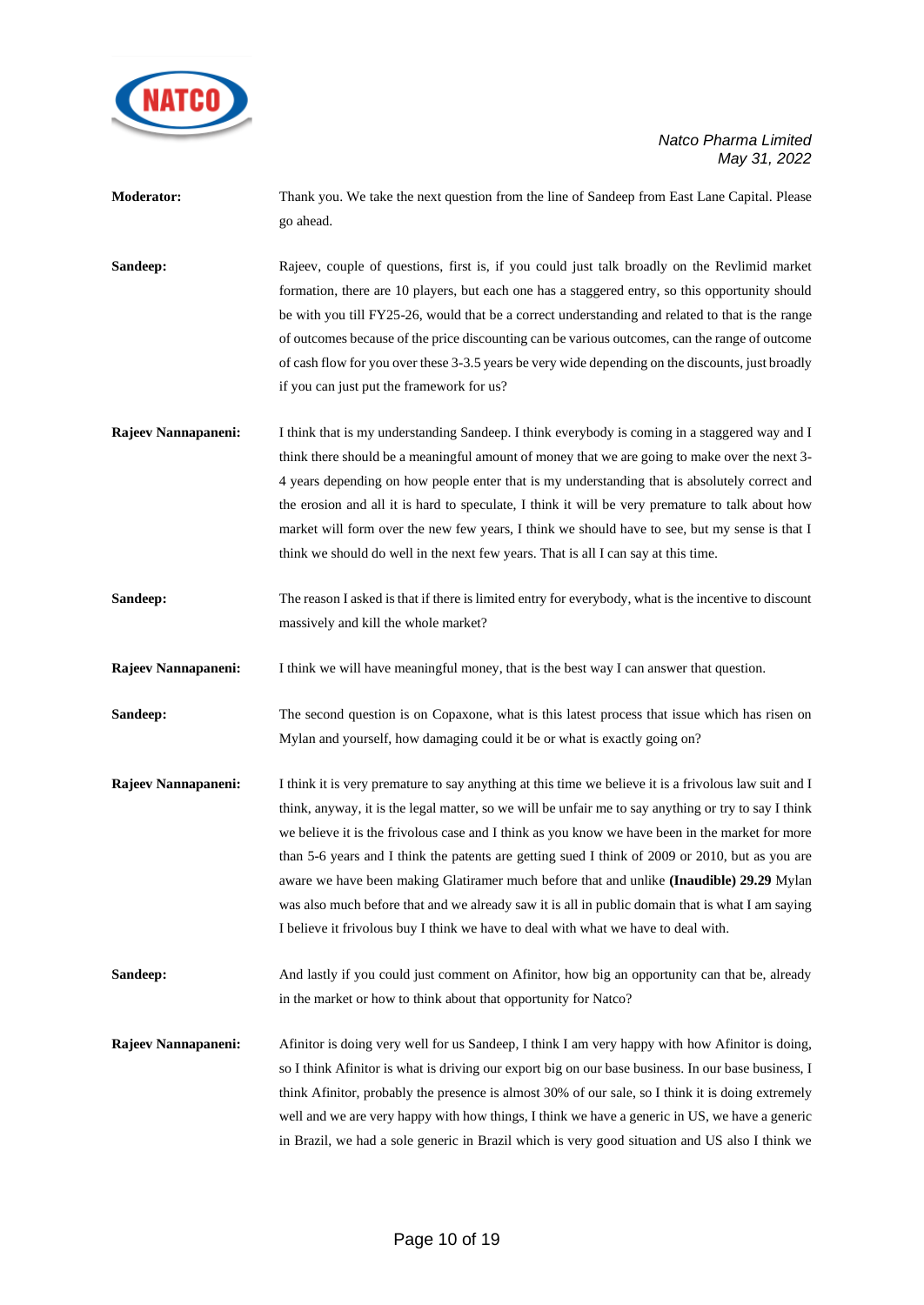

are doing well, we have reasonable market share. We are expecting approval in Canada on this product. So we have done very well on this product, so I think we are very happy about it.

**Moderator:** Thank you. We take the next question from the line of Tarang Agrawal from Old Bridge Capital. Please go ahead.

**Tarang Agrawal:** Just to circle back to the earlier participant's question, given that Glatiramer has been in the market for the time that it has been, what possible outcome would you believe that the plaintiff is looking at to come up with a suite at this point of time, it is just a little confused when this came up?

**Rajeev Nannapaneni:** I am also confused, so I don't want to speculate there. I think we will stick to what you have said earlier. I think we believe it is privilege and I think in any way we have to deal to it, so we will leave it.

**Tarang Agrawal:** Generally, I mean the way this business is formed, what I understand is the legal intricacies, the outcome of it is actually with the marketing partner and in a lot of ways, you are hedged, so would that be the right way to look at this as well?

**Rajeev Nannapaneni:** At this time it is premature to talk about, obviously Mylan will handle, we had to still handle legal aspect of it and I don't want to speculate this time. I think I don't want to speculate this time; things will progress and I think we will give you more clarity on where we are.

**Tarang Agrawal:** Just coming onto Dash what kind of investments are you looking at to build this business or to carry it on from where you have picked it up from and typically it is a generic fund end now, so this business would generally not require any field force, so really what is the value that this front end gets because one would understand having a front end where you have to go out and meet prescribers and get prescriptions, but just wanted to understand the value of this and kind of investments that this would entail?

**Rajeev Nannapaneni:** Sure, I think we have the para IV pipeline, so all the Para IV pipeline that Natco is making will be flowed through that**,** I think that is what we are trying to do, so that investment is ongoing and that investment is reflected in the Natco standalone balance sheet. Regarding that I think at this time we brought in and I think operationally we are losing money that is the major part we are losing money, so I think in the quarter, I think we lost this March quarter, we lost 4, 5, 6 crores, so I think that belief that we are having on the pickup. The idea is that I think we are going to have some launches from our India pipeline that we are looking to launch. Hopefully, in the next 1-1.5 years, we will able to breakeven. See at a strategic level, I think US is going through a very hard time, nobody is making money in the US, so the idea now is that just to keep it, take this business from let us say we acquired business, 17-18 million business, take this business to about 30-35 million, keep it stable and wait for one of our jackpots to come and launch those jackpots through this entity, I think that is what we are looking at. Don't take a 1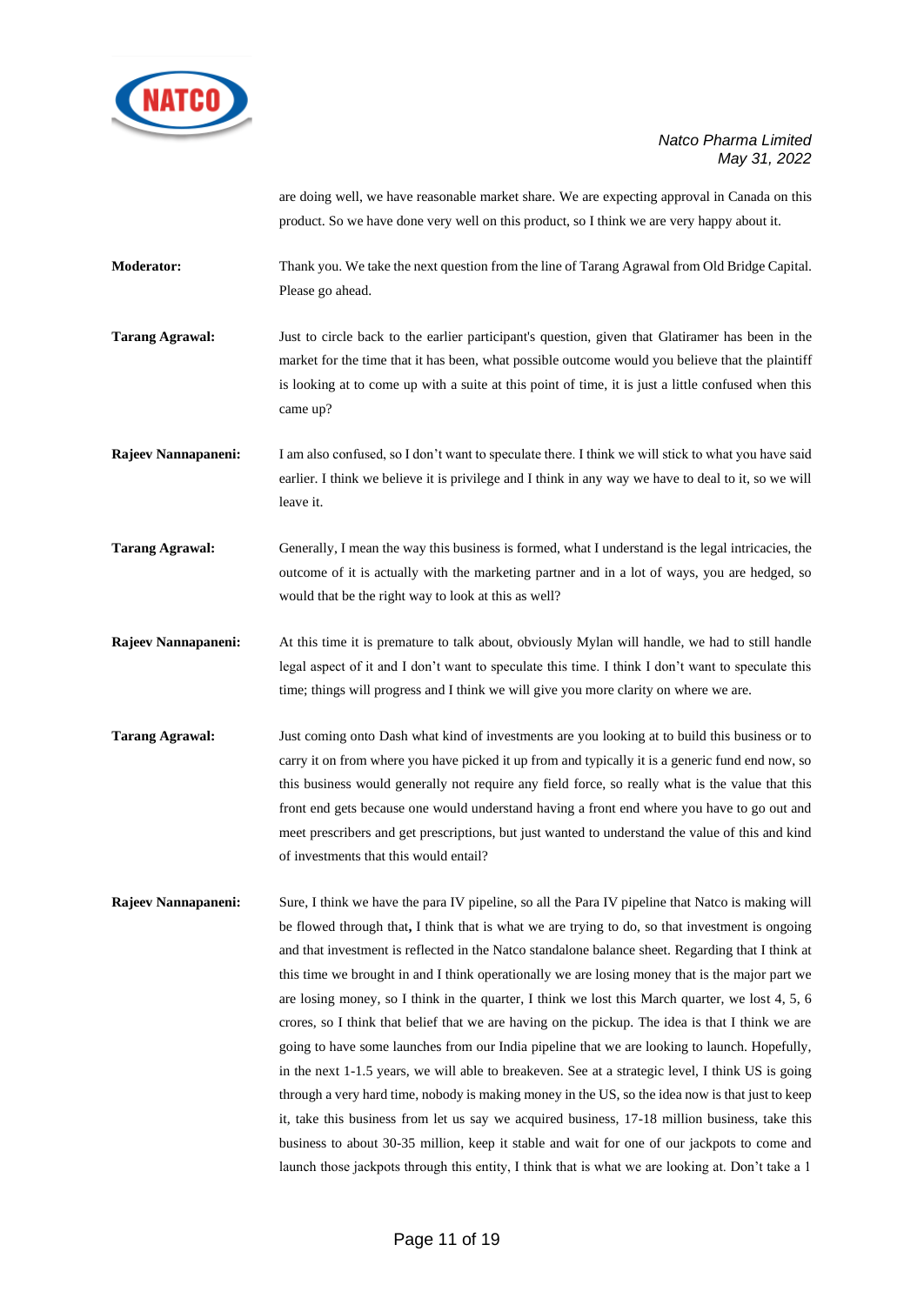

year, 2 years we own this business, I think we are taking at 7 to 8 years we own this business and lot of this Para IV we have and that is all from the provision in the next 6-7 years and here we have received 100% later onwards and I think that is the value proposition of the asset, but in the near term, it is not going to go dramatically I think we just want to set the house in order and make sure that we are not losing money and get Natco name out in the market and have reasonable basket, so we have the relationship with the customers and as you said, if that requires so much expenses in terms of marketing, it is a straight forward set up. You're absolutely right.

- **Moderator:** Thank you. We take the next question from the line of Nikhil Upadhyay from Securities Investment Management. Please go ahead.
- **Nikhil Upadhyay:** Three questions, one is, just to understand this profit sharing which we have booked, that could only be booked when there is extra thing which we have done, right?
- **Rajeev Nannapaneni:** That is correct, absolutely correct, yes.
- **Nikhil Upadhyay:** So in this there is no product skill this quarter? This quarter revenue when the 465 there is no product which is completely only profit share?
- **Rajeev Nannapaneni:** Yes, that is correct.

**Nikhil Upadhyay:** And secondly, on Revlimid Canada, I think you have given a good idea and we have been in the market for now like almost 4-5 months, how are you looking at this opportunity in terms of sustainability and can it be materially different from what we had anticipated and continues to Revlimid, on Revlimid Australia we were looking at an opportunity and I think we had filed for a settlement there as well, but what I understand that settlement was turned down, so are you still looking at Revlimid Australia launch, how is the status there?

- **Rajeev Nannapaneni:** We will start with Canada; I think Canada is our own front and we are doing extremely well and as I said we have very good market share and that is helping to contribute to our consol subs and it is one of the most profitable subsidiary we have. Regarding Australia, I think we are working with our partner Juno, so we don't have direct presence in Australia, so they are handling the regulatory aspect of things. So we have approval for both Pomalidamide and Lenalidamide in Australia, so we are looking to launch. Regarding the settlement and all, I think it is too premature to say anything, we are working on it, I think we will clarify once we have clarity on this.
- **Nikhil Upadhyay:** Just one thing Rejeev, this profit share like whatever calculations I put in my models I think this profit share looks too high, so if we consider a 30% share and what I get is like even the regular export business has grown sequentially, so would that be a right conclusion that sequentially adjusting for that Rs. 100 crores which we got in Q3 if I adjust and look at the numbers it looks like regular business of Afinitor, Copaxone and all has actually grown, would that be right?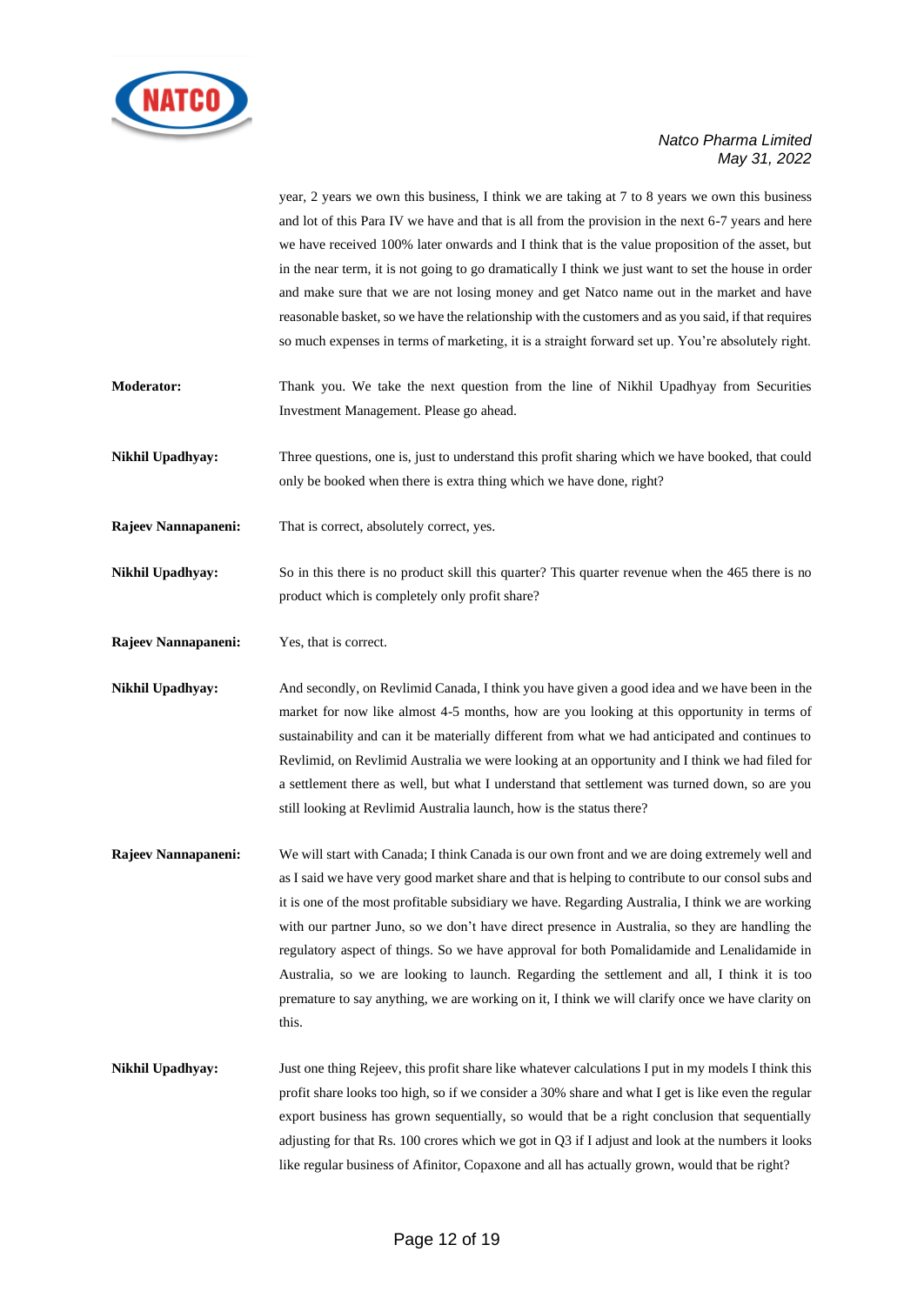

| Rajeev Nannapaneni: | Those businesses have also grown, yes absolutely. I think at this state, again we don't give too<br>much strategy, I think you can make your own conclusions, like I can't answer the question<br>directly the way you won't want, but I think the base business is dull about in that Rs. 50 to Rs.<br>60 hard range and everything else on the top is what we are getting from here and I think we are<br>recognizing revenue based on how things go, so I think that is how you want.                                                                                                                                                                                                                                                                                                                                                                                                                                                                                                                                                                                                                                 |
|---------------------|--------------------------------------------------------------------------------------------------------------------------------------------------------------------------------------------------------------------------------------------------------------------------------------------------------------------------------------------------------------------------------------------------------------------------------------------------------------------------------------------------------------------------------------------------------------------------------------------------------------------------------------------------------------------------------------------------------------------------------------------------------------------------------------------------------------------------------------------------------------------------------------------------------------------------------------------------------------------------------------------------------------------------------------------------------------------------------------------------------------------------|
| <b>Moderator:</b>   | Thank you. We take the next question from the line of Sameer Shah from ValueQuest. Please<br>go ahead.                                                                                                                                                                                                                                                                                                                                                                                                                                                                                                                                                                                                                                                                                                                                                                                                                                                                                                                                                                                                                   |
| <b>Sameer Shah:</b> | Just one question, what composed this trade receivables as well as inventory, still it seems to be<br>a little high?                                                                                                                                                                                                                                                                                                                                                                                                                                                                                                                                                                                                                                                                                                                                                                                                                                                                                                                                                                                                     |
| Rajeev Nannapaneni: | I think it is high and I think what we have decided is my personal view is this, I think we look<br>at our inventory, I think lot of it was COVID and we had other nonmoving inventories, I think<br>our point was just take the write-off and just go forward and I think there is no point carrying on<br>hanging on to these things. So I think that is why we took a call of writing everything off and it<br>was a very conservative view. Again, I am not saying that all the stock will be, it is not really<br>zero, you can always write it back, but I just thought whether just to remove the hangover of the<br>COVID inventory and then just go forward and I said we have ascertained, but this is the risk<br>and we removed it and I think the other gentlemen asked me about what other risks we had and<br>when we also articulate that we have risks, so going into the next year, I only wanted to carry<br>the agro risks, I don't want to carry anything else and the inventory. I think as far as to bring<br>clarity for the investors, I think we thought just clean it up and just go forward. |
| <b>Sameer Shah:</b> | My question is this inventory, say last year was Rs. 800 crores, it is still Rs. 760 crores,<br>receivables have gone up from 400 to 600, so in fact even after writing off, the absolute number<br>is still very high on the balance sheet?                                                                                                                                                                                                                                                                                                                                                                                                                                                                                                                                                                                                                                                                                                                                                                                                                                                                             |
| Rajeev Nannapaneni: | I think basically two things, the cash flow has come through as you know some of the trade<br>receivable, good portion of it has already come through, so there is no issue there. In terms of<br>inventory and all, what we have done, ours is a very unique business, all the inventory that you<br>see, I think remove the agro portion where you are not having much revenue, so the inventory is<br>fairly normal and also if you look at our business, it is a very niche limited business and we are<br>the only one who will say very clearly I can say I have no issues dealing with the future 12<br>months, I have no issues in terms of inventory costs, I have no issue in terms of logistics, because<br>we keep all our key products, we keep 8 to 12 months of inventory post COVID that we have<br>done and I think we are able to service the demand on let of our ready at xervi comfortably we                                                                                                                                                                                                       |

done and I think we are able to service the demand on lot of our products very comfortably we have planned everything 8-12 months ahead, so the margin that we make is much higher, I think that is what we have done. Probably, I will be only going to give guidance saying that I am not worried about what is going to happen in next 12 months in terms of supply chain challenges or China COVID issues and all that. I think we have covered everything and I think that way also we have the profit of the year in all our products, I think we have always planned ahead and the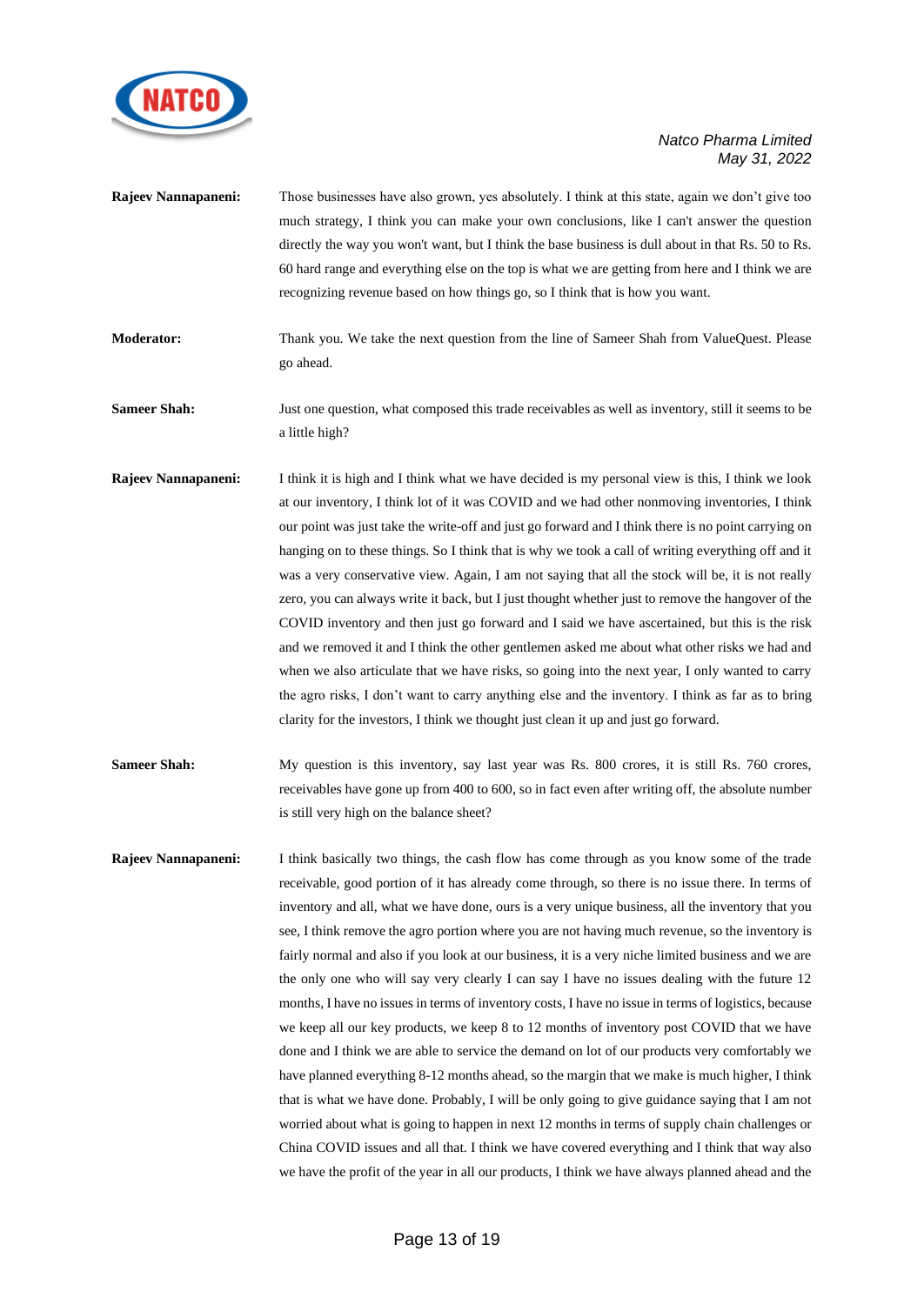

reason we do that always because of the return that we make because we don't make 20%-30% return, I think when I hope whether we end up with 10%-15% return is again it is a market formation, but when we target, we target to jackpots and I think that is the reason why our inventory is always little high, but again we are also trying to be more prudent and try to bring down the inventory position, I think, so that we are more in line with the inventory, but definitely a little bit higher than what that data is.

**Sameer Shah:** And in the next 12 months, what investments are planned, either people or CAPEX or anything, any kind of?

- **Rajeev Nannapaneni:** CAPEX and all, not required, we have a very comfortable. We have enough capacity and we have lot of capacity for domestic, we have lot of capacity for regulated market, we have two plants for US, so that way there is no developed capacity. I think what we want to invest other side earlier was little bit in R&D just to enhance the pipeline because we are having extra cash and look on acquisitions, but otherwise nothing else.
- **Moderator:** Thank you. We take the next question from the line of Danesh Mistry from Investor First Advisors. Please go ahead.
- **Danesh Mistry:** I had just two questions, the first is that Rajeev you talked about some time ago that are we looking in the domestic business going at 10-12%^so is that essentially just, so do you feel that the pricing pressure is done in the domestic onco piece and now some of it will be also driven by our gastro and cardio business that is question number one? And question number two is that on the agrochem you mentioned that the roll off of the patent base in July, so I understand there is a court case, but if the patents rolling off from a very common man kind of perspective, do we still need to wait for a court order to go ahead and launch with our product?
- **Rajeev Nannapaneni:** I did answer your question on CTPR, I think certainly, just to give you a perspective, so basically what has happened is we got sued for the compound product, we have argued that the compound partner is not valid, we couldn't win that decision, so essentially what the court said was that you can't launch the product still August of 2022, so that was what the decision was, but if you also understand CTPR has multiple patents and so among the multiple patent there is another particular patent which expires in 2025 and we have processed, innovator has been aware and our process patent has been in public domain all these years if I remember correct, I think our process patent has been in the public domain for last 3 years, it has been published. We find it very surprising that it is litigating us exactly two months before launch on the process patent, but obviously I think it **(Inaudible) 44.51** later, I think again I don't want to judge why he is doing it, but I think it is unfair, our process patent has been around all along. He is aware of the fact that we want to launch this product in 22, I think he has been aware of it for 3 years, I think we have been crying over it every day saying that we want to launch this product, so he is aware of it. So we will see I think and we also believe that our process patent is non-infringing, but again the court has to accept it, so let us wait, I think the next date of hearing is in July, let us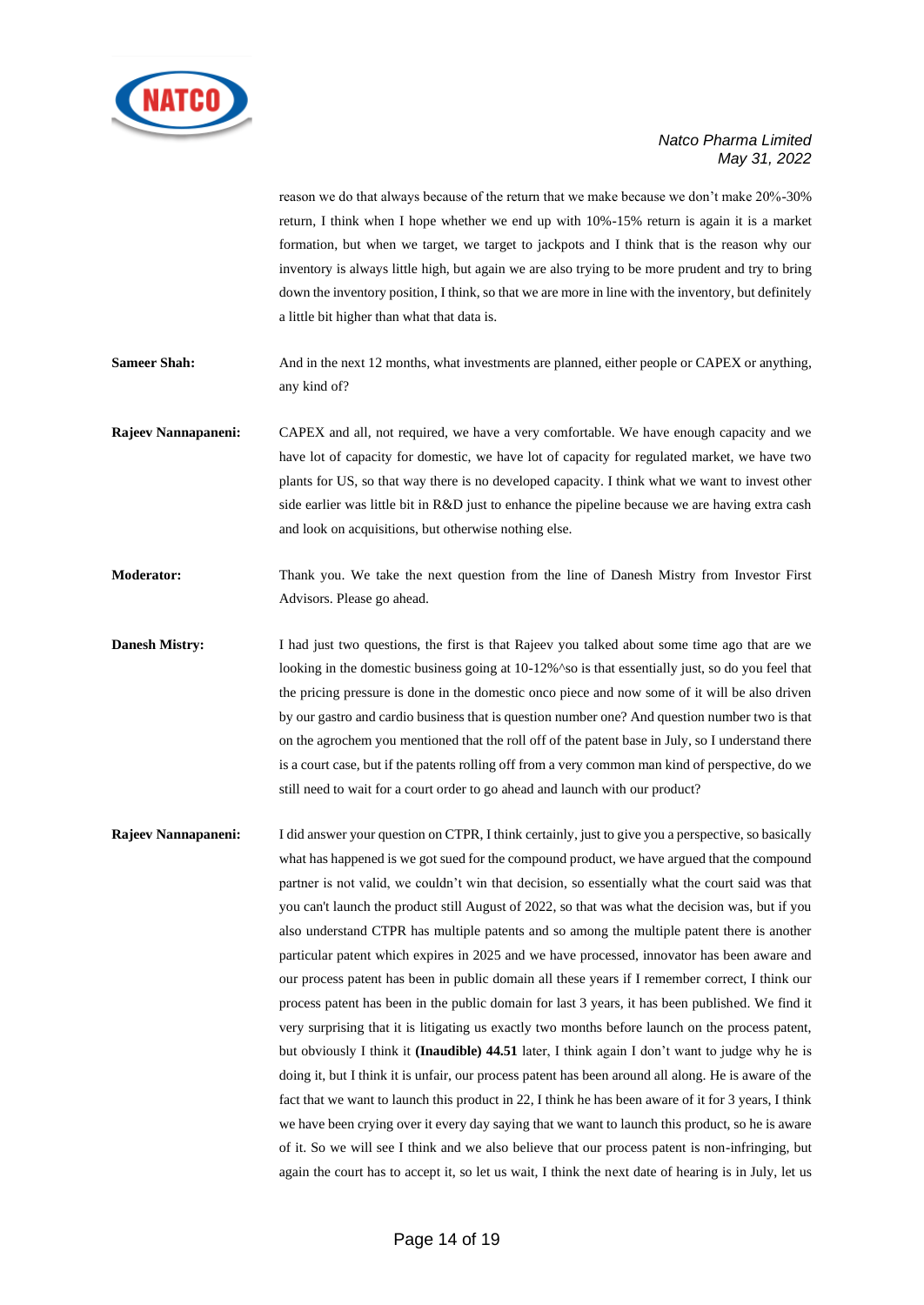

see how it plays out and I think once we get clarity in the court decision, I think we can look at it and as I said few minutes ago, it is still an opportunity, if you are able to clear the way I would believe we will be in the first wave, everybody assume that there will be multiple generics in August. Now, because of the amount of litigation that that FMC is doing, it is very clear that there will be only limited competition and we are probably one of the most forefront litigator in trying to clear the way. I think it is a very interesting opportunity. I think once we get clarity I think we would see that it will be a very interesting opportunity and not far away we will hear what is planned for the next 2 months and this is what we do. We look for jackpot opportunities and go after that and there will be uncertainty always, I will not, I never will shy away from saying that, but this is what we do, but when we deliver, we deliver big. I think that is how we look at.

**Danesh Mistry:** And the domestic one, the domestic piece?

**Rajeev Nannapaneni:** The domestic piece I said 400, I am talking about the base domestic, it is a human formulation, I am not talking about agro, I think we are not mixing them up. Agro is driven by this particular product.

**Moderator:** Thank you. We take the next question from the line of Rajath B from iThought. Please go ahead.

- **Rajath B:** Sir, you mentioned that our base business is back at Rs. 50 to Rs. 60 crores, so if we look at our annual PBT this year adjusting for the write-off, we did somewhere around Rs. 500 crores, so I am little confused what is the base business profits here in that?
- **Rajeev Nannapaneni:** I already answered that question.
- **Rajath B:** I think I did not understand out of this Rs. 500 crores of PBT in this year, how much is the base business?

**Rajeev Nannapaneni:** I already answered your question, I said Rs. 50 to Rs. 60 is the best business for quarter, I think that is what we need to look at.

**Rajath B:** Per quarter is what you are saying, understood and sir, second question is around Revlimid, have we been able to take the maximum permissible market share in the one month of sales that we did?

**Rajeev Nannapaneni:** I have answered that answer too, I think we have started off, I think most of the stock will be sold in this financial year.

**Rajath B:** So basically whatever volume limits that we have to operate on an annual basis, it can happen that in some of the quarter we can sell less volumes and in some of the quarters we can sell more, so that on an annual basis, it comes to that limit that we have?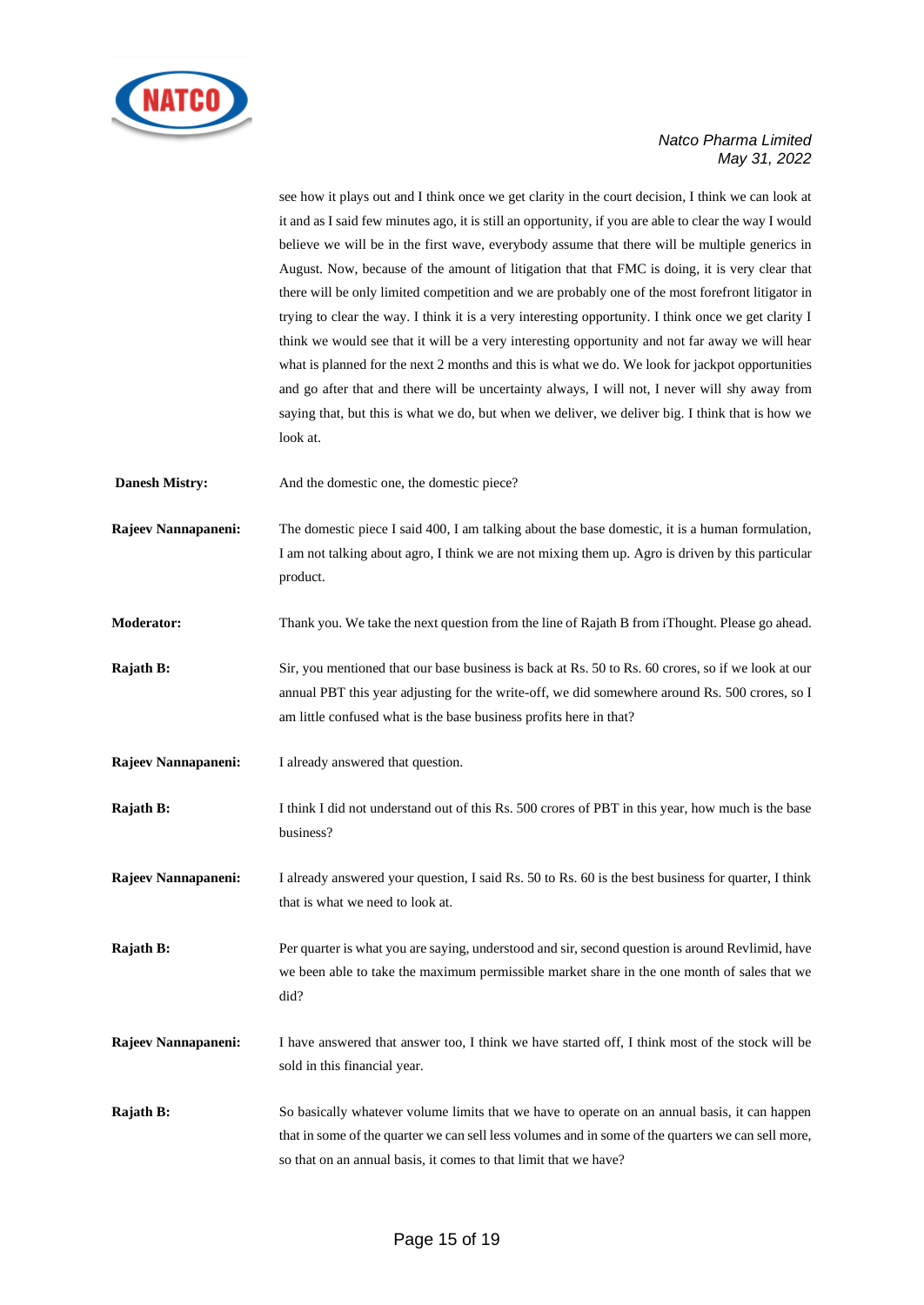

|                       | in Q1 and there will be some quantity in Q2 and Q3, again Q4 will be better.                                                                                                                                                                                                                                                                                                                                                                                                                                                                                                                                                                                                                                                                                                                                                                                                                                                       |
|-----------------------|------------------------------------------------------------------------------------------------------------------------------------------------------------------------------------------------------------------------------------------------------------------------------------------------------------------------------------------------------------------------------------------------------------------------------------------------------------------------------------------------------------------------------------------------------------------------------------------------------------------------------------------------------------------------------------------------------------------------------------------------------------------------------------------------------------------------------------------------------------------------------------------------------------------------------------|
| <b>Moderator:</b>     | Thank you. We take the next question from the line of Nitin Agarwal from DAM Capital. Please<br>go ahead.                                                                                                                                                                                                                                                                                                                                                                                                                                                                                                                                                                                                                                                                                                                                                                                                                          |
| <b>Nitin Agarwal:</b> | Rajeev, on the few products this year, these are again partnered out or now this is in this case<br>you have chosen to keep them on your own front end?                                                                                                                                                                                                                                                                                                                                                                                                                                                                                                                                                                                                                                                                                                                                                                            |
| Rajeev Nannapaneni:   | Of the three that I have said, so one was Semaglutide, Semaglutide we have partnered out and<br>the other two, Acalabrutinib and _49.50_ we kept for ourselves.                                                                                                                                                                                                                                                                                                                                                                                                                                                                                                                                                                                                                                                                                                                                                                    |
| <b>Nitin Agarwal:</b> | And secondly on the India business, so for now, our primary bulk of our sales are essentially<br>coming from oncology, how are the other, has there been any positive movement on the cardiac,<br>diabetes pieces here and how do you, what opportunity do you see in next year for this?                                                                                                                                                                                                                                                                                                                                                                                                                                                                                                                                                                                                                                          |
| Rajeev Nannapaneni:   | I think we are doing well Nitin, I think we had a very good brand of Apixaban, so I think we<br>have done well, Apixaban is doing extremely well, I think we have a run rate of about Rs. 2.5-<br>Rs. 3 crores of quarter on the secondary, so the brand has done well, this is probably one of the<br>bigger achievements, so this is the generic version of Eliquis, so it has been one, so we have<br>some new ideas. I think we are launching some more products in the next (Inaudible) 50.40. I<br>believe it will be stable good business, but again I also said that we need to expand our portfolio,<br>I think we don't have that benefit of doing a large multi-portfolio, diversified portfolio like other<br>bigger players, but I will be working on it. I think as I said, we have to look at on acquisition<br>and also organically look at things to grow, but we are positive that this business should do well. |
| <b>Nitin Agarwal:</b> | And last thing on the agrochemical business, after CTPR, is there another, do you have filing<br>portfolio there in the business?                                                                                                                                                                                                                                                                                                                                                                                                                                                                                                                                                                                                                                                                                                                                                                                                  |
| Rajeev Nannapaneni:   | Yes, we have very interesting products, I think we will file them in the next 12 months, they are<br>all very interesting, but CTPR is always the biggest point, but they are all very smart interesting<br>filings. Some of them are interesting technologies and some of them are interesting partner<br>challenges. We will articulate as and when we find. I don't want to reach the pipeline, but<br>definitely you will hear about it in the next 12 months.                                                                                                                                                                                                                                                                                                                                                                                                                                                                 |
| <b>Nitin Agarwal:</b> | And this would be what, again I start with an India focused play or you are looking at doing<br>overseas businesses also on that recommended piece?                                                                                                                                                                                                                                                                                                                                                                                                                                                                                                                                                                                                                                                                                                                                                                                |
| Rajeev Nannapaneni:   | I think I would now be focusing on India; I think that is where the real opportunity, I think we<br>are taking the B2C approach, we are going to consume them directly and I think that is where<br>the real value is.                                                                                                                                                                                                                                                                                                                                                                                                                                                                                                                                                                                                                                                                                                             |
| <b>Moderator:</b>     | Thank you. We take the next question from the line of Kartik Mehta. Please go ahead.                                                                                                                                                                                                                                                                                                                                                                                                                                                                                                                                                                                                                                                                                                                                                                                                                                               |

**Rajeev Nannapaneni:** Absolutely correct. I think one of the gentlemen asked that I think good quantity will be sold be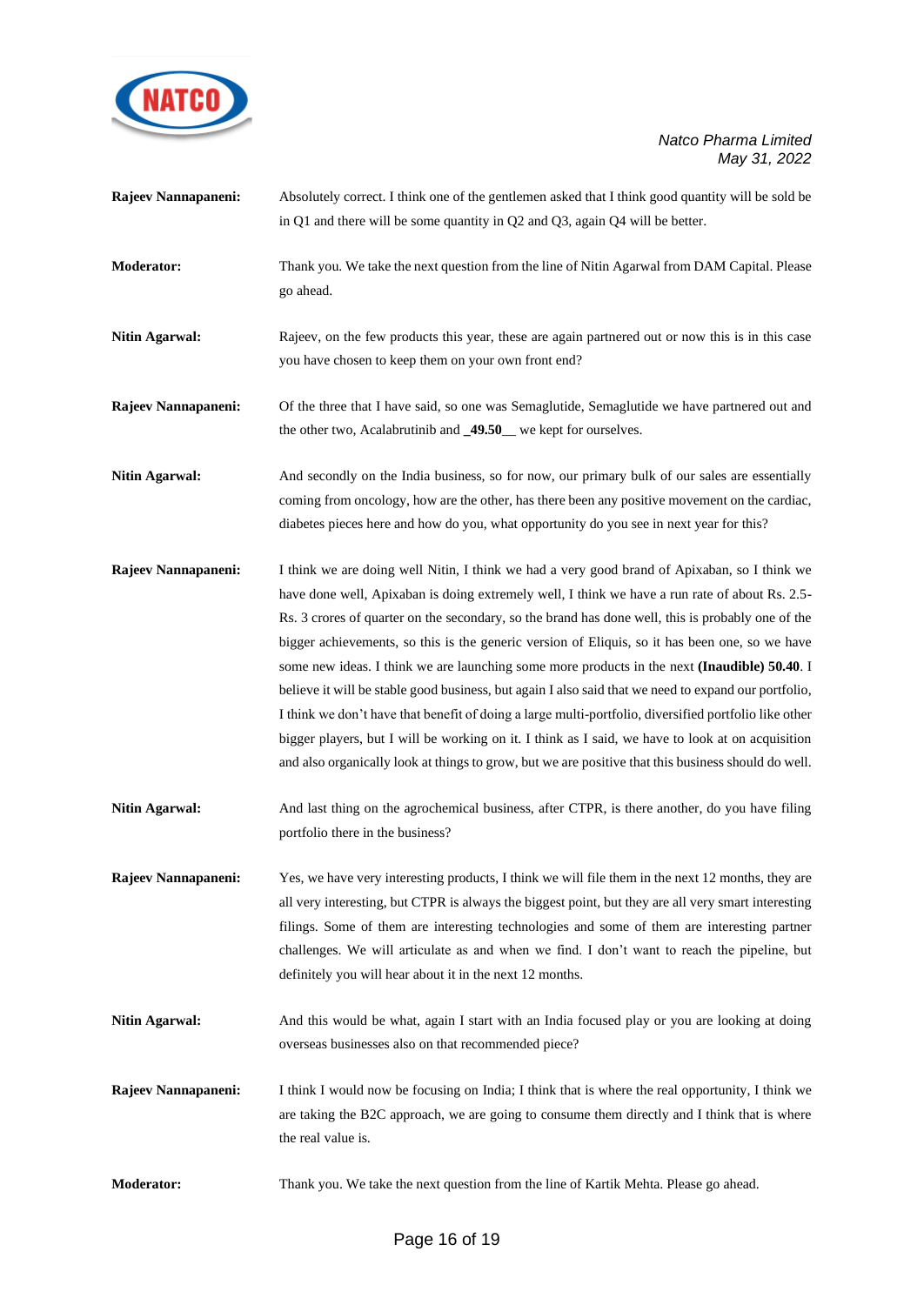

- **Kartik Mehta:** I just had two questions here, one is Revlimid in the US, so in the event that COVID wave does not there, is there any outlook on your existing product for the product that you will get approved this year? Second question is, is there any element of higher or nonrecurring element in the other expenses after the inventory also because on a Y-o-Y, it has almost doubled?
- **Rajeev Nannapaneni:** Yes sure, I think I have answered that question, I have started the expenses, I think what we have done is there is 100 has become 200 and I think about 40 is the ECL provision, but 50-60 is additional R&D that we have done, so I think with the surplus that they are having, we are spending on R&D and I think that is the reason why you see it and I think depending on which project you are doing, you are going to see a little bit of extra R&D expense in the normal that we are doing because of the surplus that we have and first question that we have is what is we have this year, I think we have few other launches, we have another smaller products for which we are going to launch soon. We will announce shortly, so we have another big launch coming up. These are also going to have.
- **Kartik Mehta:** You are talking about FY23 or is it?
- **Rajeev Nannapaneni:** In this financial year, that is correct.
- **Kartik Mehta:** And just on the R&D, so what should we look at normalized R&D in terms of, while there is an accelerated effort as you get more revenues from Revlimid, but as a ballpark number, will it be x4 what you did here or because that number on a quarter-on-quarter basis would be in a way and outcome in the way in which you feel that you want to accelerate any of the existing process, can you help us on that?
- **Rajeev Nannapaneni:** I think there will be an increase, how much that increase and all and which quarter it will reflect, how and all it depends on when the expenditure will kick in. There will definitely be an increase. If you ask me how much increases, I don't have an answer right now Karthik, I think let me come prepared with an answer, but how much more and all let me do, because you are asking me I am not prepared for that answer, so I come prepared next time and answer that question.
- **Kartik Mehta:** Broadly, will that expense be into product filings or will it be, is it a mix of product filing and litigation or is it for India?
- **Rajeev Nannapaneni:** Next year, expenses will be characterized in three categories Kartik, it will be one in bio-clinical studies or clinical studies, two in what you call clinical studies and second thing is litigation expenses and three is raw material expenses, because that is of the exhibit batch write-off. Essentially, the whole three is what drives the R&D, so exhibit batch write-off will be reflected in consumption, legal and what you call clinical and bio clinical expenses and R&D expense will be reflected in other expenses, I think that is how it works.
- **Kartik Mehta:** Lastly, this will be for products which will come at least after 3-4 years, right, is it fair to assume?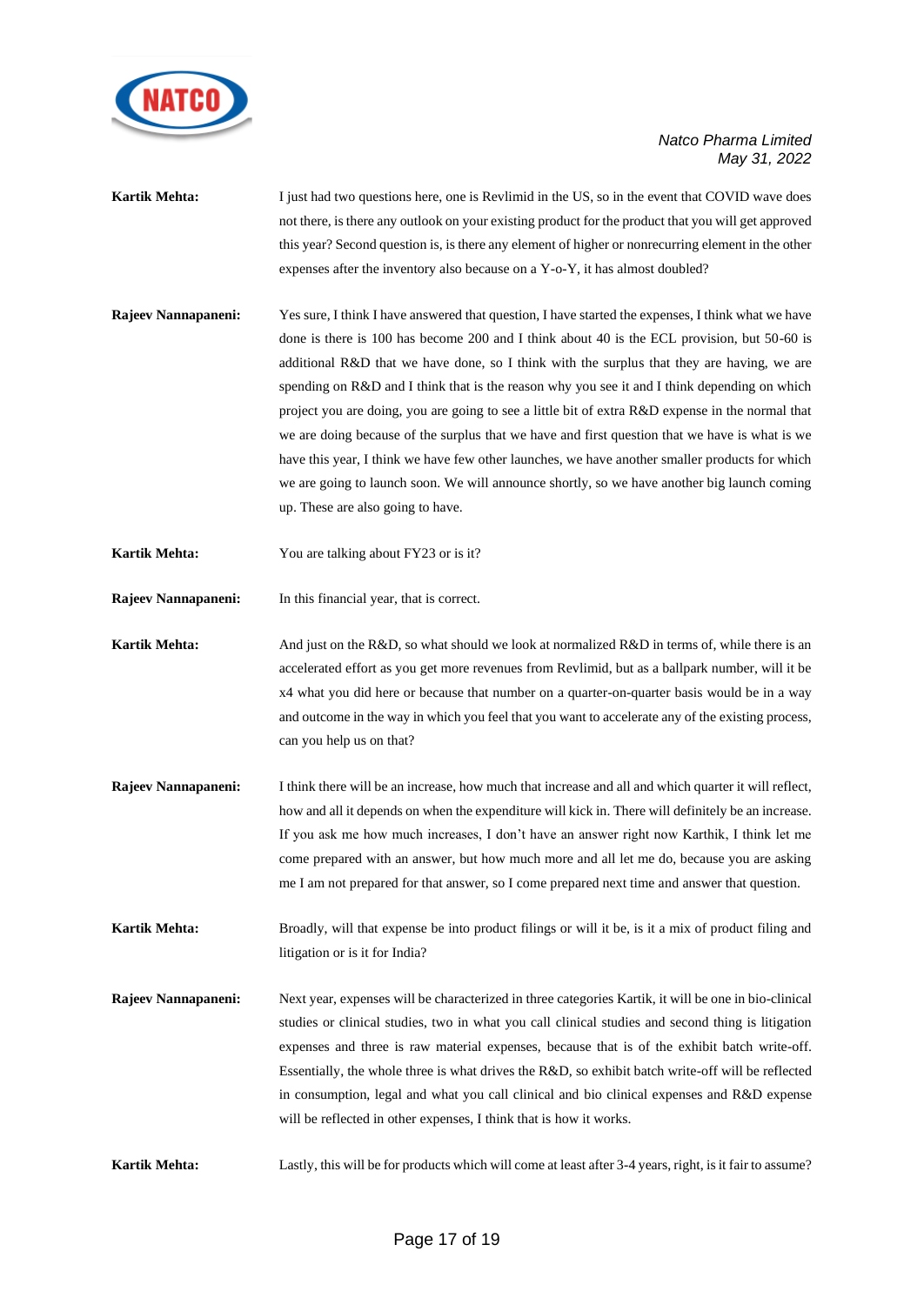

| Rajeev Nannapaneni: | As I said know earlier, I think you need to build the next pipeline, in addition to Ibruvia and<br>Revlimid and Copaxone maybe in other three four but unless you spend meaningful amount<br>of money you will not get and you won't guess by doing 5 crores, 10 crores, you have to spend<br>sometimes, like Semaglutide we had to spend more than 100 to get an outcome on that, but the<br>thing is but again there we played a little conservatively by out-licensing that product, but the<br>real good ones, we do spend big money, I think it doesn't come cheap, but again big money has<br>also been big returns as well, not all the time, sometimes, but unless it you gamble and spend<br>that sort of money, you are not going to get anything meaningful.                                                                                                                                                                                                                                        |
|---------------------|----------------------------------------------------------------------------------------------------------------------------------------------------------------------------------------------------------------------------------------------------------------------------------------------------------------------------------------------------------------------------------------------------------------------------------------------------------------------------------------------------------------------------------------------------------------------------------------------------------------------------------------------------------------------------------------------------------------------------------------------------------------------------------------------------------------------------------------------------------------------------------------------------------------------------------------------------------------------------------------------------------------|
| <b>Moderator:</b>   | Thank you. We take the last question from the line of Ravi Purway. Please go ahead.                                                                                                                                                                                                                                                                                                                                                                                                                                                                                                                                                                                                                                                                                                                                                                                                                                                                                                                            |
| Ravi Purway:        | Most of the questions have been answered, just one doubt that I have Rajeev, I think you had<br>mentioned about base business profits be Rs. 50-Rs. 60 crores, are you referring to base business<br>both India as well as the overseas base business not including Revlimid?                                                                                                                                                                                                                                                                                                                                                                                                                                                                                                                                                                                                                                                                                                                                  |
| Rajeev Nannapaneni: | I am excluding, base business, I am including the subsidiaries and India.                                                                                                                                                                                                                                                                                                                                                                                                                                                                                                                                                                                                                                                                                                                                                                                                                                                                                                                                      |
| Ravi Purway:        | Subsidiary meaning, both overseas subsidiaries as well as India, both domestic as well as India<br>export, right?                                                                                                                                                                                                                                                                                                                                                                                                                                                                                                                                                                                                                                                                                                                                                                                                                                                                                              |
| Rajeev Nannapaneni: | Exactly.                                                                                                                                                                                                                                                                                                                                                                                                                                                                                                                                                                                                                                                                                                                                                                                                                                                                                                                                                                                                       |
| <b>Ravi Purway:</b> | I think you have mentioned in the call that lot of your new products have been very successful<br>and you are quite happy with their performance like Afinitor and all, so if I look at your<br>performance, let us say, 3 years back or 4 years back, so is there a fair kind of understanding<br>large part of the profits of the products which are still kind of continuing to contribute on<br>revenues be it Tamiflu, Copaxone, or domestic onco, the profit margin that these business have<br>dramatically reduced over the last 2 years, in the sense during this season the profit margins have<br>been half in this businesses for us and they kind of sense of commoditized to a large extent say<br>Afinitor or let us say Revlimid and Revlimid Canada which is kind rephrasing that lost profit in<br>a sense?                                                                                                                                                                                  |
| Rajeev Nannapaneni: | We need to understand how generics business works, I think if you look at the export generic<br>business, everything that we will do will keep reducing every year by 10, 15, 20%, so let us say<br>what you made in 2017, 2018, if you were to look at the numbers today, there will be a 50%<br>collapse in that, essentially it is a tread mill, so you need to keep coming and launching new<br>products and replacing what you are losing on your base business. That is the nature of these.<br>There is no other way of looking at this and I think you just had to keep coming out with a new<br>idea. I think if you look at the last 6-7 years, we all had one special idea which always took the<br>earnings and Tamiflu took care of earnings for almost 3-4 years, Copaxone has been consistent<br>and continues to be consistent that we had to just see which did extremely well for few years, so<br>you need to keep coming up something new every year and I think luckily we always come up |